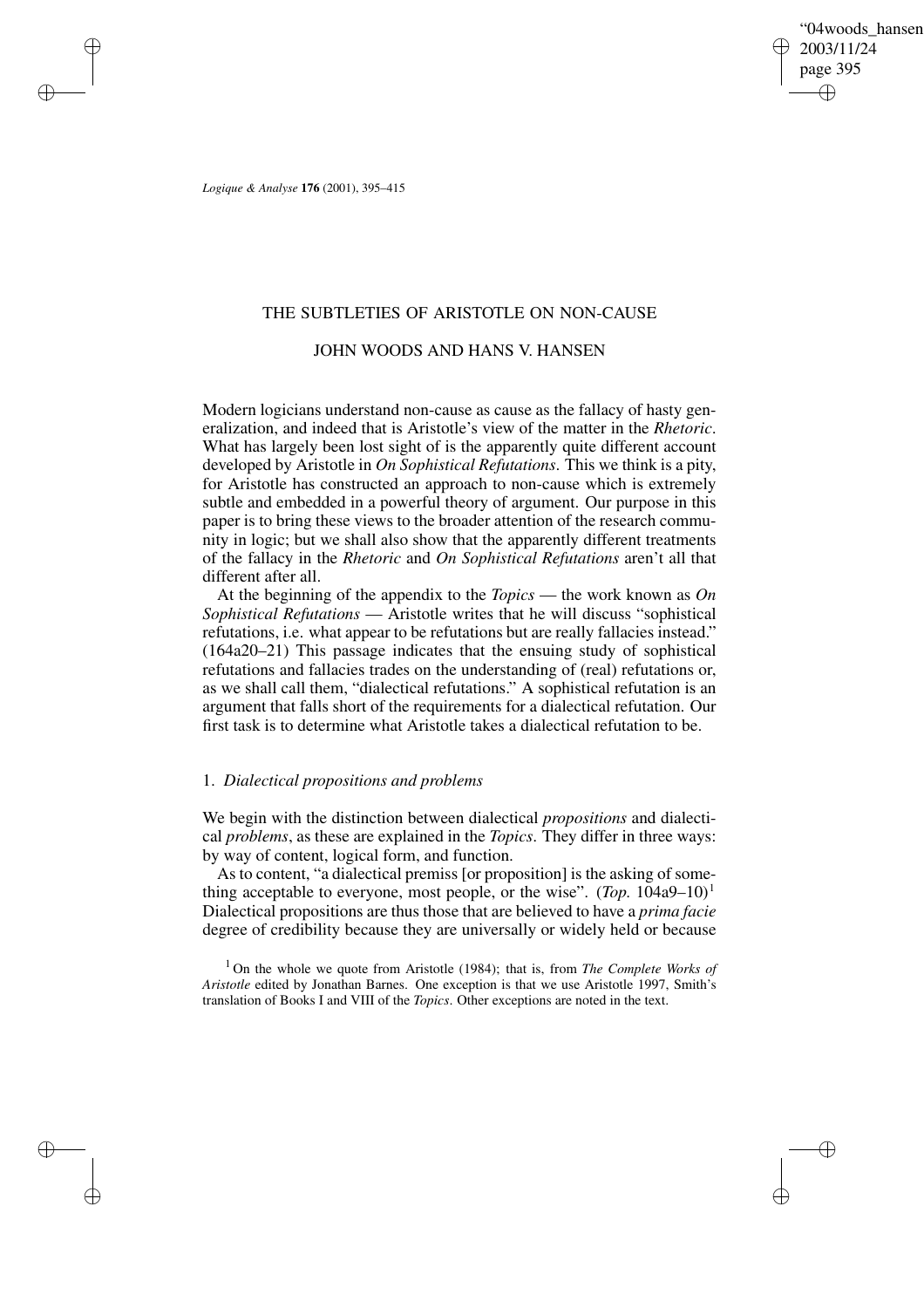## "04woods\_hansen" 2003/11/24 page 396 ✐ ✐

✐

✐

#### 396 JOHN WOODS AND HANS V. HANSEN

they are held by someone whose opinion deserves respect. The Greek term for such a proposition is *endoxon*. In contrast,

A *dialectical problem* is a point of speculation, directed either to choice and avoidance or to truth and knowledge ... about which people either have no opinion, or the public think the opposite of the wise, or the wise think the opposite of the public, or each of these groups has opposed opinions within itself (*Top.* 104b1–6).

Dialectical problems differ in content from dialectical propositions in that what marks them as problems is that their status is unsettled — general or expert opinion is not clear on what the answer to the problem is. Dialectical problems lack the very thing that makes a proposition an *endoxon*.

That there is this difference in content is itself a consequence of the difference in logical form. The logical form of a dialectical proposition is, "Is A B?"; for example, "Is it the case that two-footed terrestrial animal is the definition of man?" (*Top.* 101b30) All dialectical propositions have to have this form, and they must be answerable by Yes or No. (*Top.* 158a16–17) In contrast, the logical form of a dialectical problem is that of a disjunctive proposition, "Is A B or is A not-B?;" for example, "Whether two-footed terrestrial animal is the definition of man or not?" (*Top.* 101b33) A question of this form cannot be answered (non-vacuously) by a simple Yes or No. The answerer must choose one of the two disjuncts, thereby committing to one of two propositions, either "A is B" or "A is not-B." We can see that the logical forms of both dialectical propositions and problems determines the logical forms of the answers to be given.

Lastly, we may distinguish dialectical problems and propositions by their different functions in refutations. The function of a dialectical problem is to give rise to a dialectical discussion; in opting for one of the two possible answers, a thesis is established that will be the target of a refutation.<sup>2</sup> The function of dialectical propositions, to be answered by a Yes or a No, is to provide the grounds for the possible refutation of the thesis by being the premises from which the refutation is fashioned.

✐

✐

✐

<sup>&</sup>lt;sup>2</sup> Actually, Aristotle would have preferred to reserve the term "thesis" for the famous philosopher's views that are contrary to received views (*Top.* 104b20), but he allows that it is the practice to call all answers to dialectical problems theses (*Top.* 104b35), and we will follow this convention.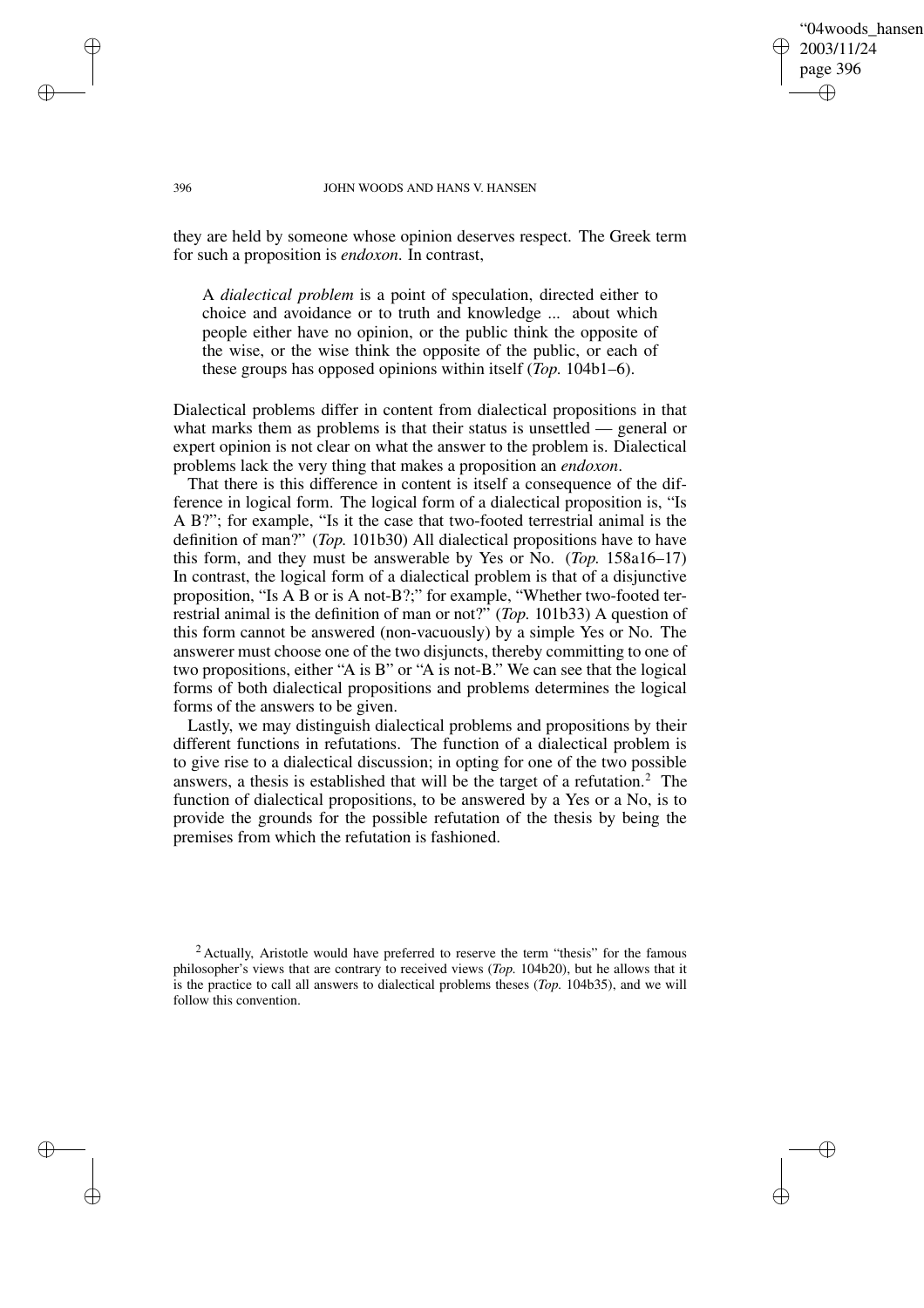# 2. *Dialectical arguments*

Aristotle contrasts dialectical arguments with other kinds of arguments in at least two places.<sup>3</sup> In the *Sophistical Refutations* (2, 165a37–165b12) he lists four kinds of arguments used in discussion: (1) scientific arguments which reason from first principles appropriate to a subject and not from opinions of the answerer; (2) dialectical arguments which reason from generally accepted opinions to a contradiction; (3) examination arguments which reason from opinions held by the answerer; and (4) contentious arguments which reason from, or seem to reason from, opinions which are, or appear to be, generally accepted.

One of the things remarkable about this classification of kinds of arguments is that they are individuated on the basis of the status of their premisses. But whatever the status of the premisses may be, they are meant to be premisses in *sullogismoi*, or in the case of contentious arguments, premisses in what appear to be *sullogismoi*. Aristotle defined *sullogismoi* with hardly any variation in the *Topics*, *Sophistical Refutations*, and *Prior Analytics*. 4

A deduction [*sullogismos*] ... is an argument in which, certain things being supposed, something different from the suppositions results of necessity through them. (*Top.* 100a25–27)

Sullogismoi<sup>5</sup> are restrictions of valid arguments (Aristotle would say, arguments whose premisses *necessitate* their conclusions; we assume the appropriate Deduction Metatheorem). They are valid arguments which satisfy further conditions. One is that they not be circular. Another is that none of the premisses be redundant. A third condition, which is not mentioned in this definition, is that syllogisms cannot have multiple-conclusions. Syllogisms also honour an operation which we call "argumental conversion".

*Arg Conv:* <{ $\overline{P_1}$ ,  $P_2$ },  $Q$ > is a syllogism if and only if < $\{P_1, -Q\}$ ,  $-P_2$ > is also a syllogism.

Thanks to those four conditions Aristotle's logic of syllogisms is the first intuitionistic, relevant, non-monotonic, hyperconsistent logic. (cf. Woods and

<sup>3</sup> The other place is *Topics* I i.

4 *Topics* 100a25–26, *Sophistical Refutations* 165a1–2, *Prior Analytics* 24b18–20.

 $5$  Below we often use the term "syllogism" but always with the understanding that it is a translation of *sullogismoi*, the term just defined. Recent scholarship (Aristotle 1984, 1989, 1997) favours translating *sullogismoi* as "deduction," a usage we also adopt.

"04woods\_hansen"

2003/11/24 page 397

✐

✐

✐

✐

# ✐

✐

✐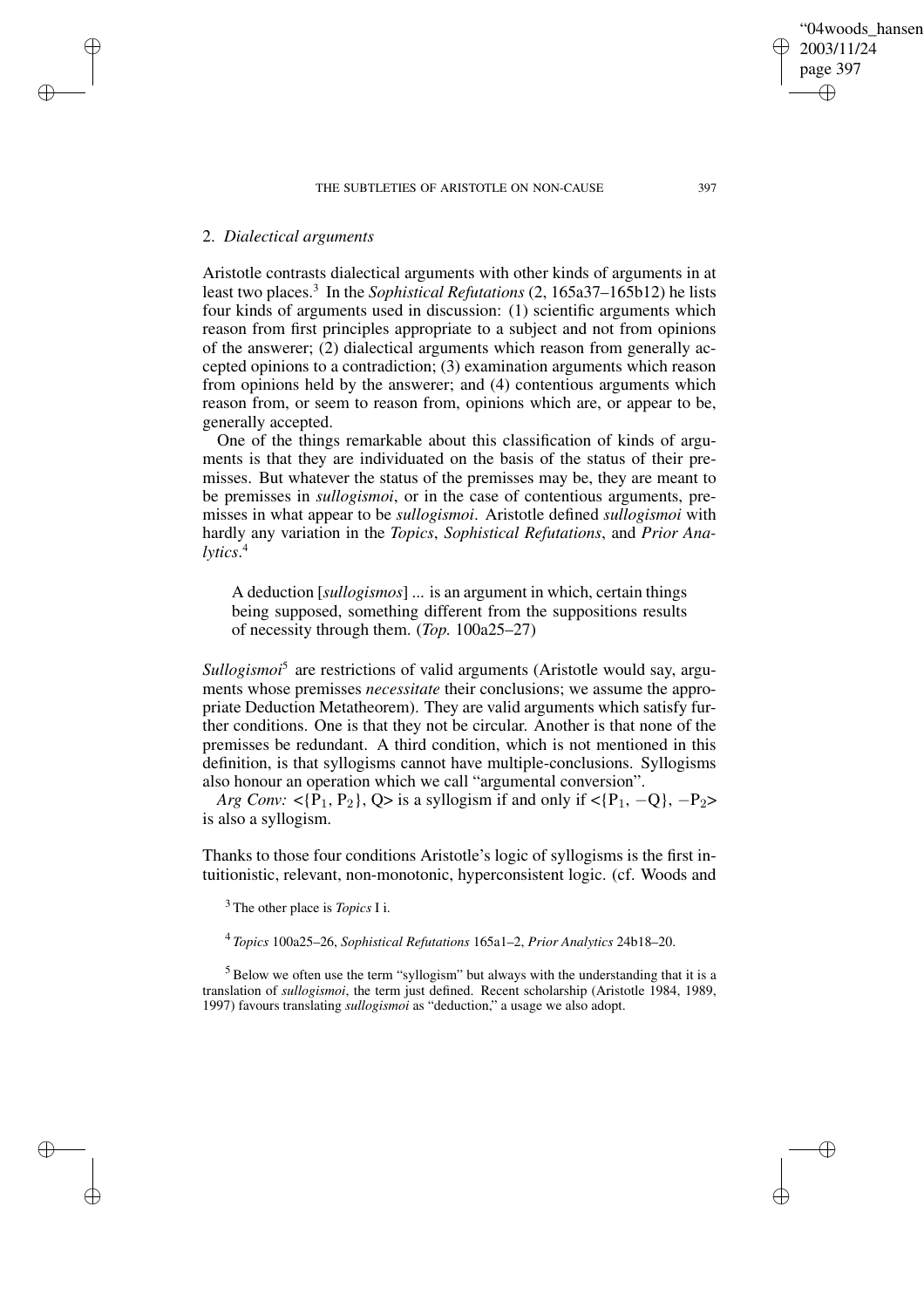"04woods\_hansen" 2003/11/24 page 398 ✐ ✐

✐

✐

#### 398 JOHN WOODS AND HANS V. HANSEN

Hansen 1997: 236–237) We return to the concept of *sullogismos* below. For now we are primarily interested in stressing that a dialectical argument is a *sullogismos* with a particular kind of premisses, namely, dialectical propositions.

## 3. *Dialectical refutations*

Now we have nearly all the components needed for the concept of dialectical refutation. The rest are brought forward in the following passage from *On Sophistical Refutations*.

[T]o refute is to contradict one and the same attribute — not the name, but the object and one that is not synonymous but the same — and to confute it from the propositions granted, necessarily, without including in the reckoning the original point to be proved, in the same respect and manner and time in which it was asserted. (167a23–27)

This passage repeats the three necessary conditions of a *sullogismos*, but it also adds two other factors essential to a dialectical refutation. First, there is the requirement that the syllogisms take as premisses the "propositions granted," that is, the answers given by the respondent. This means that there is a compound requirement on the premisses of a dialectical refutation: not only must they be *endoxa*, they must be given as answers. (This gives us a very strict form of dialectical discussion.) Second, the point of the refutation is to deduce a proposition that strictly and explicitly contradicts the thesis maintained by the answerer. This is done by constructing a deduction, that is to say, a *sullogismos* with the dialectical questions as premisses, and a conclusion which is the contradictory of the answerer's thesis. In nearby passages Aristotle writes that a refutation is *proof* of a contradictory (e.g., 1955: 167a37), a qualification that will prove to have some significance below. In general, then, a dialectical refutation may be said to have three distinct parts, or stages.

|  |  | abie |  |
|--|--|------|--|
|--|--|------|--|

| STAGE 1   A dialectical <i>problem</i> is posed, and an answer given. The<br>answer is the <i>thesis</i> targeted by the ensuing refutation |
|---------------------------------------------------------------------------------------------------------------------------------------------|
| STAGE 2 Further questions are put to the answerer. The answers to<br>the questions are dialectical <i>propositions</i>                      |

✐

✐

✐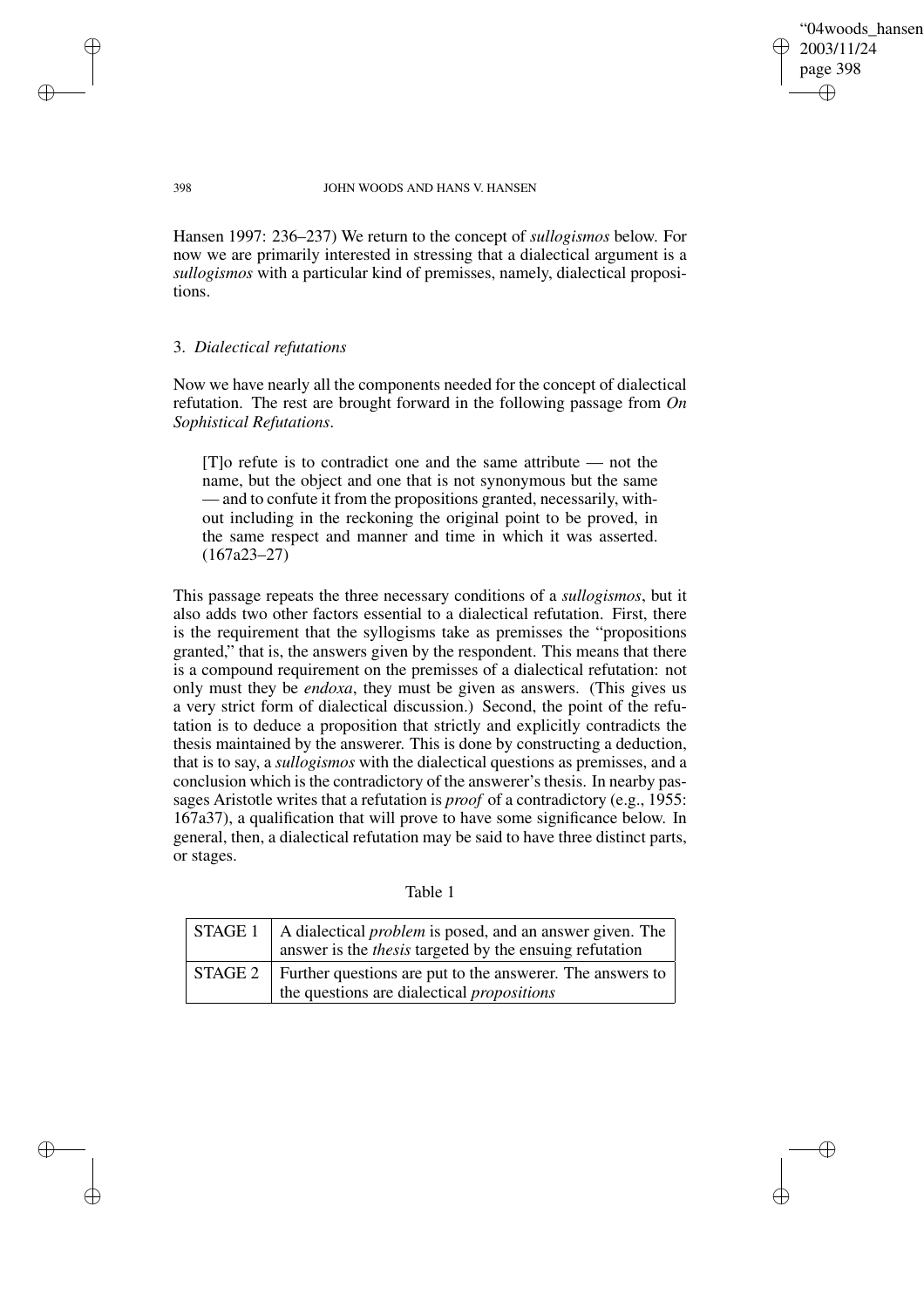| STAGE 3   By means of a dialectical <i>sullogismos</i> whose premisses |
|------------------------------------------------------------------------|
| are a subset of the answers given at Stage 2, the inter-               |
| I locutor proves a proposition that is the <i>contradictory</i> of     |
| the thesis (the answer given at Stage 1)                               |

## 4. *Sophistical refutations*

✐

✐

✐

✐

Contentious arguments are arguments that have the appearance of being dialectical arguments. In fact, however, they fail to be dialectical arguments because either (a) their premisses are not reputable opinions, although they appear to be, or (b) their 'deductions' are only apparently *sullogismoi*. Whatever may be said of the kind, 'contentious argument,' may equally be said of the kind, 'sophistical argument;' the only difference lies in the intentions of the arguers.

[T]he same argument will be sophistical and contentious, but not in the same respect; rather, it will be contentious in so far as its aim is an apparent victory, while is so far as its aim is an apparent wisdom, it will be sophistical. (*Soph. Ref.* 171b31–33)

Hence, a sophistical argument is one that either does not really have *endoxa* as premisses, or does not really deduce its conclusion syllogistically. A sophistical refutation, then, will be a refutation that appears to be dialectical but fails to be so because either it has (a) a bogus dialectical premiss (given as an answer), (b) a premiss that was not given as an answer, (c) an argument that is not a *sullogismos*, or (d) a concluding statement that does not really and explicitly contradict the answerer's thesis. It is important that none of the fallacies and sophistical refutations examined in *On Sophistical Refutations* is analyzed in ways that involve the first two possibilities.<sup>6</sup> As we have argued elsewhere (Woods and Hansen 1997), Aristotle's analysis of the thirteen sophistical refutations is always in terms of either a faulty *sullogismos* or a good syllogismos whose conclusion fails to contradict the required thesis. (See Figure 1). Both these are logical matters, of course, and they occur at the third stage of dialectical refutations.

✐

<sup>&</sup>lt;sup>6</sup> A certain analysis will see many-questions-in-one as an exception to this general claim. It may be viewed as being a violation of condition (a) since the answers are, strictly speaking, on Aristotle's terms, not propositions. We hope to explore Many Questions in more detail at another time.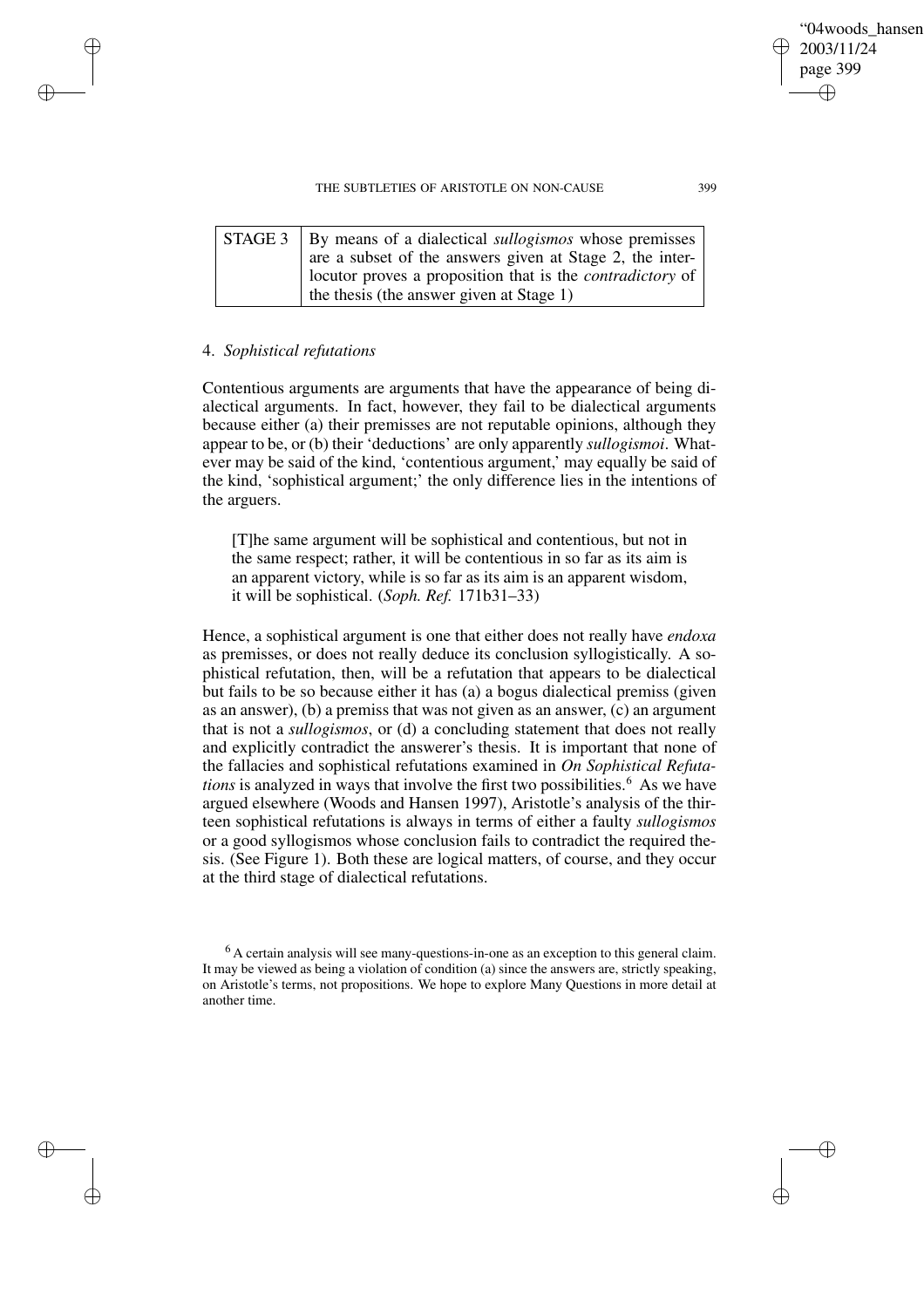✐

✐

## 400 JOHN WOODS AND HANS V. HANSEN

|                                                                                                                                                                               | Figure 1         |                                                                            |
|-------------------------------------------------------------------------------------------------------------------------------------------------------------------------------|------------------|----------------------------------------------------------------------------|
|                                                                                                                                                                               | <b>STAGE I</b>   |                                                                            |
| Interlocutor                                                                                                                                                                  |                  | Answerer                                                                   |
| Is Molly's money in the bank or<br>not?                                                                                                                                       |                  | <i>Thesis</i> (T): Molly's money<br>is not in the (river) bank             |
|                                                                                                                                                                               | <b>STAGE II</b>  |                                                                            |
| Question <i>m</i>                                                                                                                                                             |                  | Answer Y/N (becomes pre-<br>miss <i>P1</i> of interlocutor's<br>deduction) |
| Question $n$                                                                                                                                                                  |                  | Answer Y/N (becomes pre-<br>miss P2 of interlocutor's<br>deduction)        |
| etc.                                                                                                                                                                          |                  | etc.                                                                       |
|                                                                                                                                                                               | <b>STAGE III</b> |                                                                            |
| Possible Conclusion $1(T')$ :<br>"Molly's money is in the (finan-<br>cial) bank" [Follows syllogisti-<br>cally from answers $P1$ , $P2$ ,  but<br>does not contradict thesis] |                  |                                                                            |

*Possible Conclusion 2* (T): "Molly's money is in the (river) bank" [Contradict thesis but does not follow syllogistically from answers *P1*, *P2*, ...]

Supposing the premisses to be in order, the mistake to be identified will be either a faulty syllogism or a conclusion that fails to contradict the initial thesis. This bifurcation of possibilities fits well with Aristotle's classification of fallacies into those dependent on language and those independent of language. The language dependent fallacies (ambiguity, amphiboly, combination, division, etc.) are those which can mask an apparent contradiction. For example, the term "right" is sometimes used to mean "morally right" and

✐

✐

 $\oplus$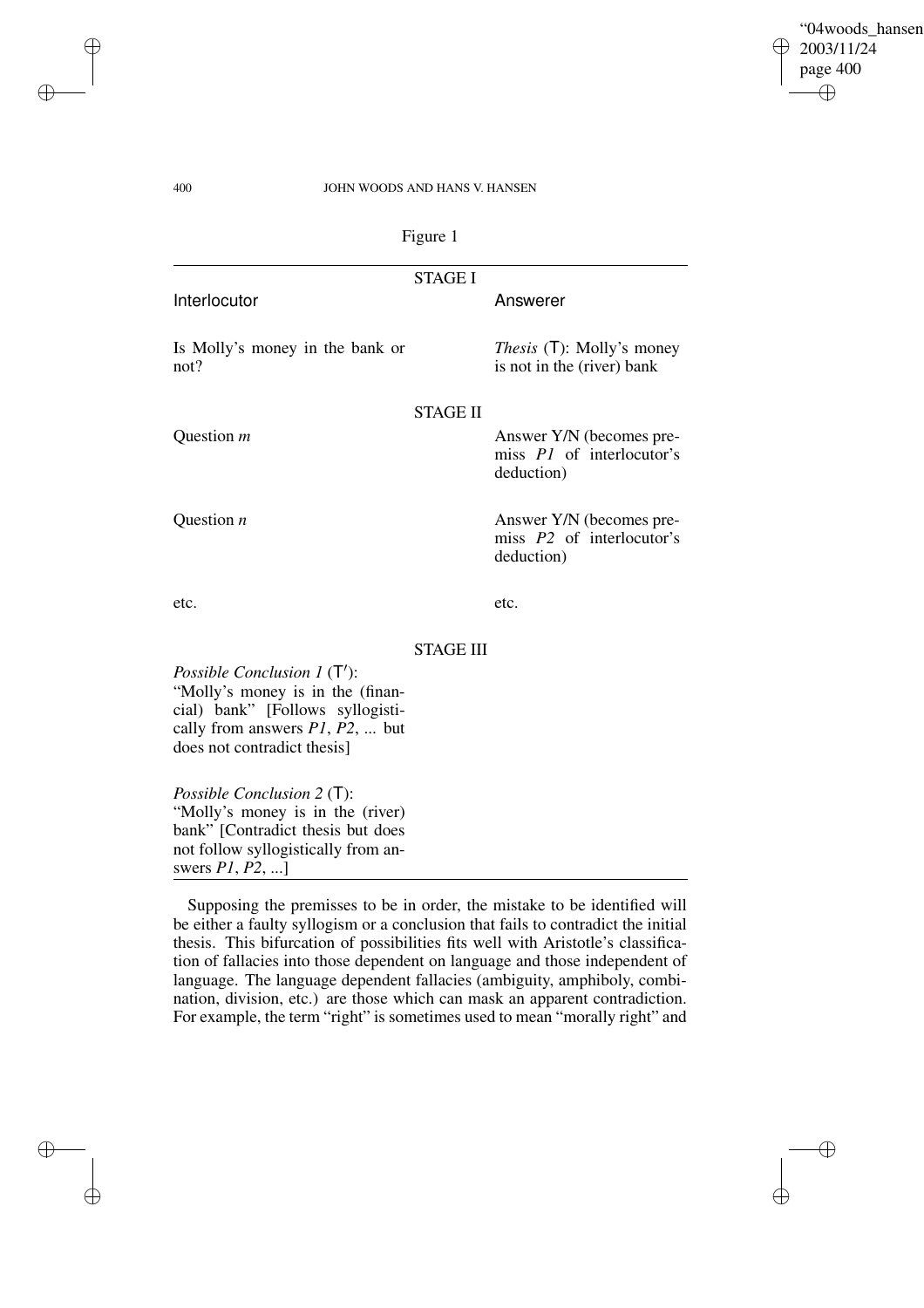sometimes to mean "legally right;" hence, a sentence of the form, "X is right & X is not right," may not be a contradiction at all, and this possibility could give rise to a sophistical refutation. However, it may be that the conclusion claimed *is* the real contradictory of the given thesis. Then, if the refutation is sophistical, the fault will lie in the fact that the argument to the contradictory is not a *sullogismos*. In that case, the mistake will be either a bad deduction owing to an equivocation (again, one of the language dependent fallacies), or a bad deduction containing one of the language-independent fallacies (accident, *secundum quid*, consequent, begging the question, non-cause and many questions). This last group of fallacies, is unlike the language dependent fallacies in that they cannot mask fake contradictions, only failed deductions.

It is worthwhile to remark on another feature of the language-dependent fallacies. Let  $p$  be the proposition expressed by the last sentence,  $S$ , of a refutation that is sophistical because *p* fails to contradict the thesis, not-*p*\*. Then the refutation can be rewritten with last sentence, S+1, expressing the proposition *p*\*. The contradiction between the end of the deduction and the thesis is now genuine. However, whatever we would have called the failure of *p* to contradict *not-p*\* (ambiguity, say), is now transferred to the deduction from *p* to  $p^*$ . So, in general, failures of contradiction can be turned into successful contradictions at the cost of undermining a *sullogismos* (e.g., the move from the first to the second conclusion in Figure 1). This is a point of considerable importance. It means that all the fallacies on Aristotle's list can be expressed as syllogistic failures, as failures of deduction.

#### 5. *Non-cause as a sophistical refutation*

✐

✐

✐

✐

We now have the wherewithal to proceed to our analysis of the fallacy of non-cause as cause. Aristotle classifies the fallacy as a language-independent error. This suggests that he conceives of it as a fault that can affect only the deductive aspect of a refutation rather than contradictions. What he refers to as a non-cause in *Sophistical Refutations* 5 (and *Prior Analytics* B 17) is a proposition that is mistakenly thought to be a required premiss for the deduction of an impossibility. Modern readers will not hesitate to say that it is wrongheaded to speak of the premisses or assumptions of a deduction as 'causes' of its conclusion. Below (Section 7) we will return to the question of how 'cause' is to be understood in this context.

Aristotle introduces the fallacy of non-cause as cause as arising in connection with *ad impossibile* deductions.

"04woods\_hansen"

2003/11/24 page 401

✐

✐

✐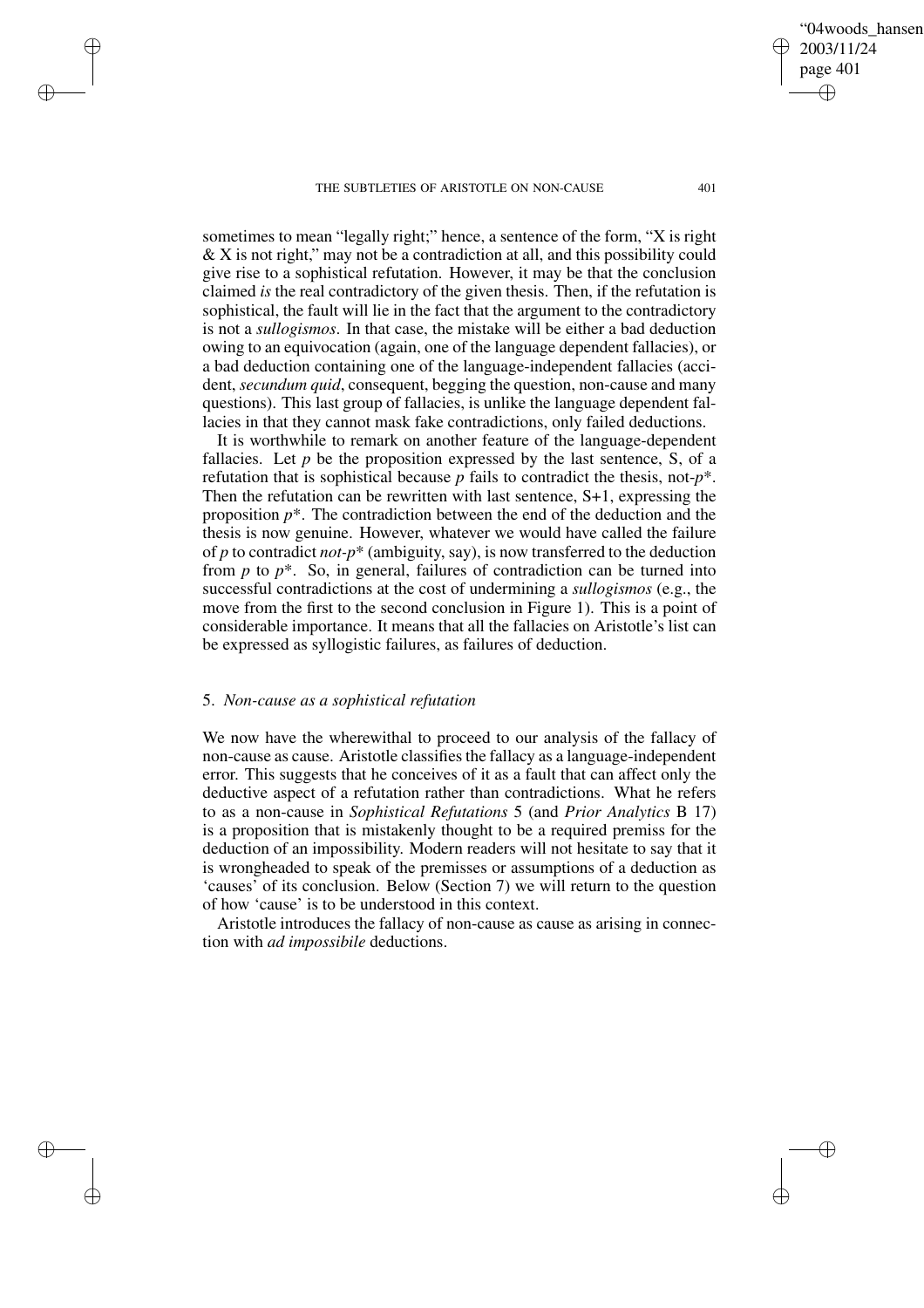"04woods\_hansen" 2003/11/24 page 402 ✐ ✐

✐

✐

#### 402 JOHN WOODS AND HANS V. HANSEN

If, therefore, what is not a cause is enumerated among the questions which are necessary for the production of the resultant impossibility, the refutation will often seem to come about as the result of it; for example, in the argument that 'soul' and 'life' are not identical. For if coming-into-being is contrary to perishing, then a particular kind of coming-into-being will be contrary to a particular kind of perishing; now death is a particular kind of perishing and contrary to life; life, therefore, is a coming-into-being and to live is to comeinto-being. But this is impossible; and so the soul and life are not identical. (1955: 167b24–31)

Here Aristotle has distilled an argument as it might have occurred in a philosophical discussion. Let us attempt to reconstruct a plausible version for a dialectical setting.

# Figure 2

- (1) Q. Are soul and life the same or not? [Dialectical problem]
- (2) A. Soul and life are the same. [Thesis]
- (3) Fine. Let us suppose that soul and life are the same. [Assumption]
- (4) OK. [Assumption accepted]
- (5) Q. Is it so that if coming-to-be is contrary to perishing, then a particular form of perishing will have a particular form of coming-to-be as its contrary? [Dialectical proposition]
- (6) A. Yes. [Premiss for Q]
- (7) Q. Is not death a particular form of perishing? [Dialectical proposition]
- (8) A. Yes. [Premiss for Q]
- (9) Q. Is not death contrary to life? [Dialectical proposition]
- (10) A. Yes. [Premiss for Q]

✐

✐

✐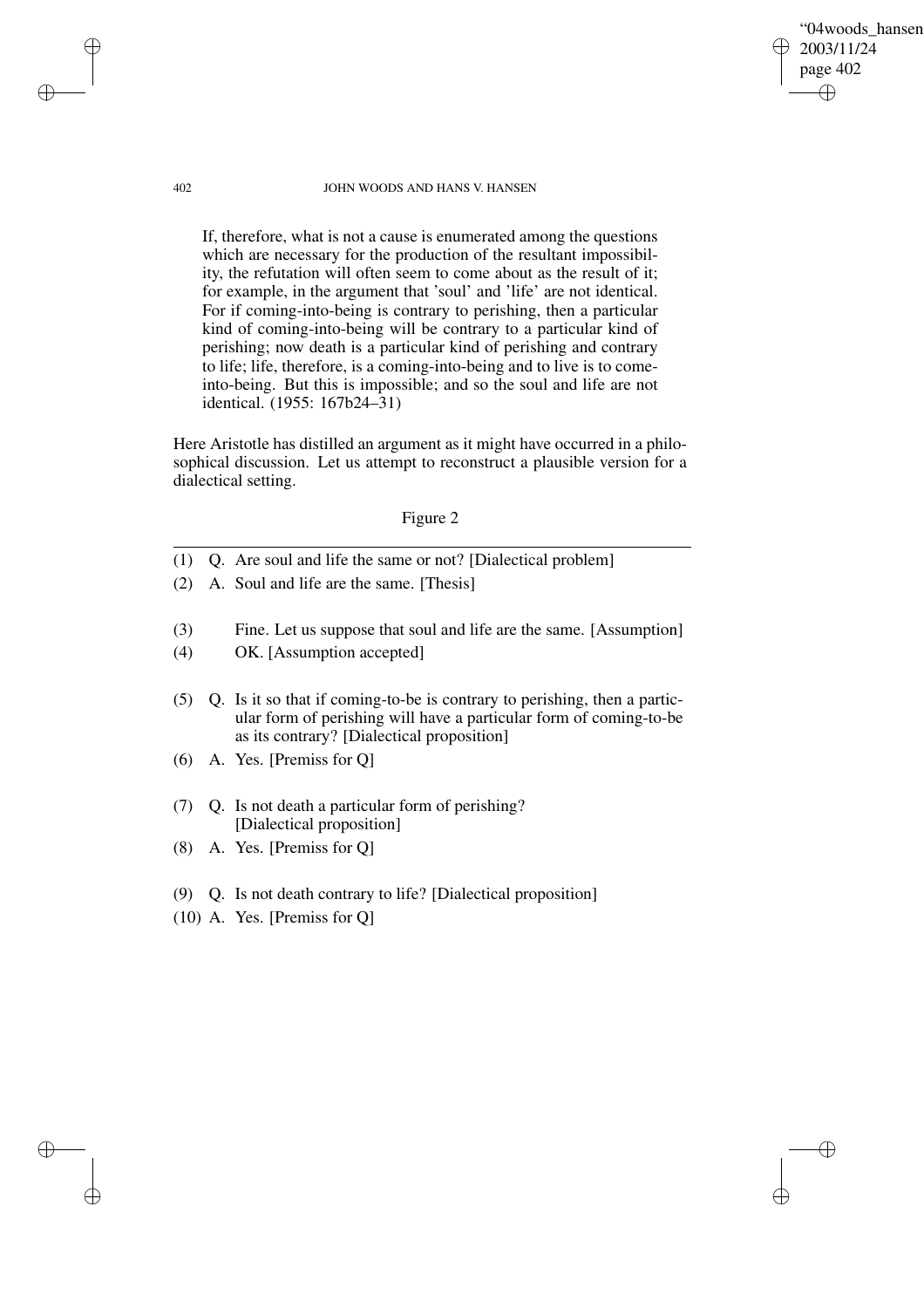✐

✐

- (11) Q. Therefore, life is a particular form of coming-to-be, and to live is to come-to-be. [Conclusion]
- (12) A. Yes. [Conclusion conceded]
- (13) Q. But "to live is to come-to-be" is impossible? [Dialectical proposition]
- (14) A. Yes. [Premiss for Q]]

✐

✐

✐

✐

- (15) Q. Therefore, soul and life are not the same, are they? [Conclusion]
- (16) A. No. [Conclusion conceded]

In this reconstruction of Aristotle's example (Figure 2) the dialectical problem is asked at (1) and the answerer's thesis is given at (2). At (3) and (4) both parties agree to treat the thesis (that soul and life are the same) as an assumption in the ensuing discussion. From (5) to (10) are a number of dialectical propositions, asked and answered. At (11) a conclusion is drawn and at  $(12)$  it is recognized by the answerer. Immediately following this, at (13) and (14), another question is asked which looks back to what has just been said, and it is observed that the proposition at  $(11)$  and  $(12)$  is impossible. Because the answer at (11) and (12) is impossible, the original assumption at (3) and (4) is now rejected. Aristotle's analysis of the mistake follows immediately after the example.

But this conclusion is not the result of reasoning; for the impossibility occurs even if one does not assert that life is identical with the soul but merely says that life is contrary to death, which is a perishing, and that coming-into-being is contrary to perishing. (1955: 167b31–33)

The mistake is this: Since the impossibility follows from the other answers alone — i.e., without the use of the assumption — the conclusion (the proposition that soul and life are not the same) has not been deduced *syllogistically*. Since the argument is not a *sullogismos* it is not a refutation either. Even so, Aristotle thinks such arguments are "not absolutely inconclusive but only inconclusive as regards the point at issue." (167b34, Forster trans.) "The point at issue" is, of course, the *thesis*. So, we surmise, Aristotle thinks the argument does indeed show that there are inconsistent concepts at work, but it does not specify the precise source of the inconsistency.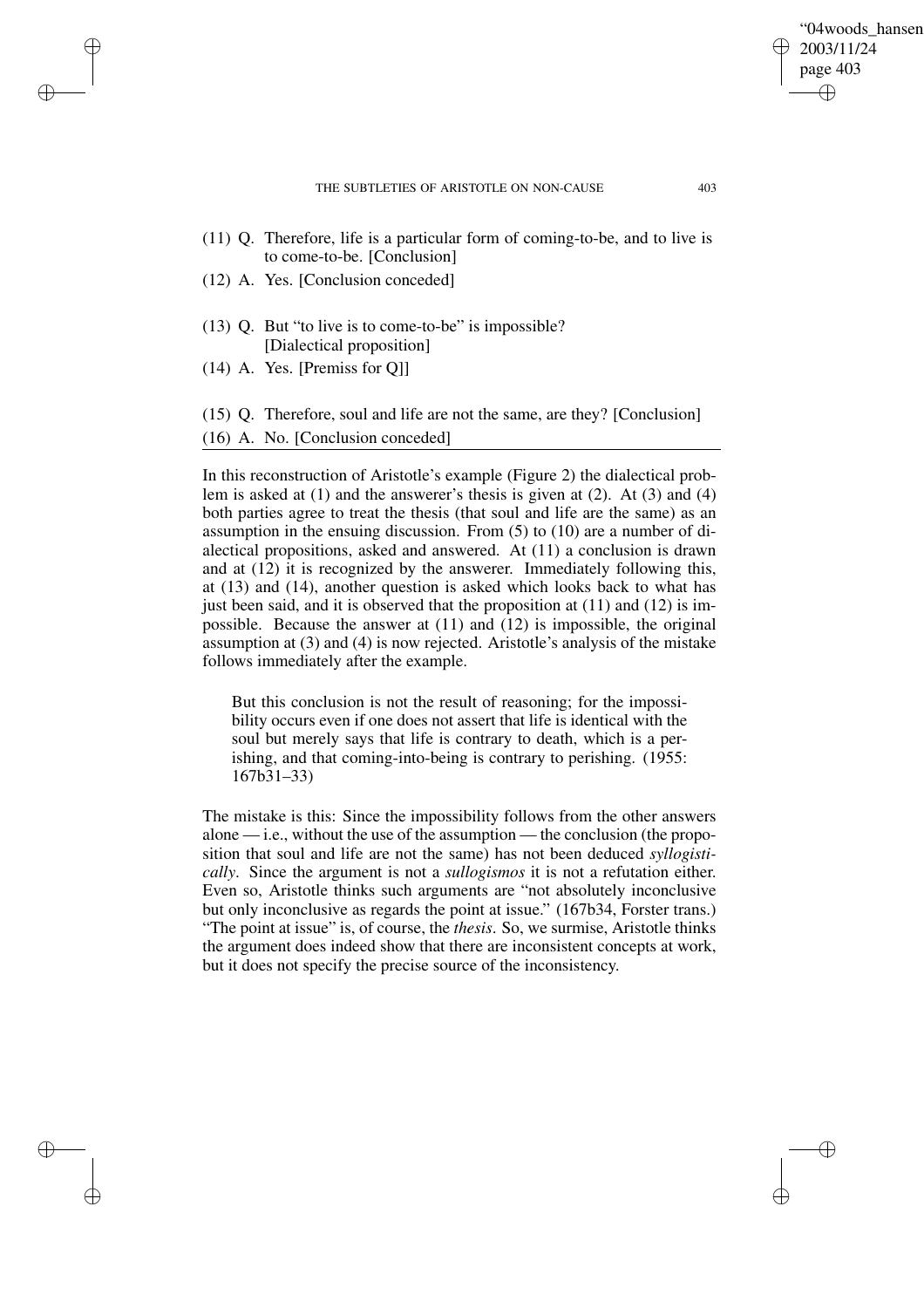"04woods\_hansen" 2003/11/24 page 404 ✐ ✐

✐

✐

## 404 JOHN WOODS AND HANS V. HANSEN

In his 1866 commentary on Aristotle's *On Sophistical Refutations*, Edward Poste suggests further examples of non-cause fallacies in mathematical reasoning. Some of his examples are repeated by H.W.B. Joseph, who adds an example of his own:

It is ridiculous to suppose that the world can be flat; for a flat world would be infinite, and an infinite world could not be circumnavigated, as this has been. (Joseph 1916: 594)

Joseph remarks that the impossibility is due to the second assumption, that a flat world is infinite, not to the initial assumption, that the world is flat. The initial assumption is a non-cause of the conclusion and, therefore, the argument can not succeed in showing it to be false.

More recently, John Corcoran has found the non-cause kind of error worthy of notice although he does not discuss it as a fallacy or recall its Aristotelian genesis.

Sometimes the search for an argumentation that settles an hypothesis can lead to a surprising and disconcerting result. For example, sometimes we can think that we have deduced a conclusion thought to be false from a hypothesis augmented by premises thought to be true and then discover that the hypothesis itself played no role in the reasoning. (Corcoran 1989: 20–21)

How might we formally represent what Aristotle says about non-cause, and what his example, together with Joseph's and Corcoran's exhibits?

Non-cause is one of the Aristotelian fallacies for which Hamblin thinks that a "formal analysis is very much in order." (Hamblin 1970: 206). Hamblin thinks that its schematic structure can be represented thus:

S (hypothesis)  $(S \& T) \rightarrow U$  $-U$ Hence, −S

✐

✐

✐

✐

It is our view that this invalid schema, which is adapted from Hamblin (1970: 207), does not in fact capture the non-cause fallacy. In refutatory reasoning, there is a difference between (i) inferring that a particular assumption or premiss is false when it might just as well be the case that some other assumption, also needed for the argument, is the real culprit, (Hamblin 1970: 78) and (ii) inferring that an assumption *not needed at all* for the conclusion (rather than some other assumption that is needed) is false. On the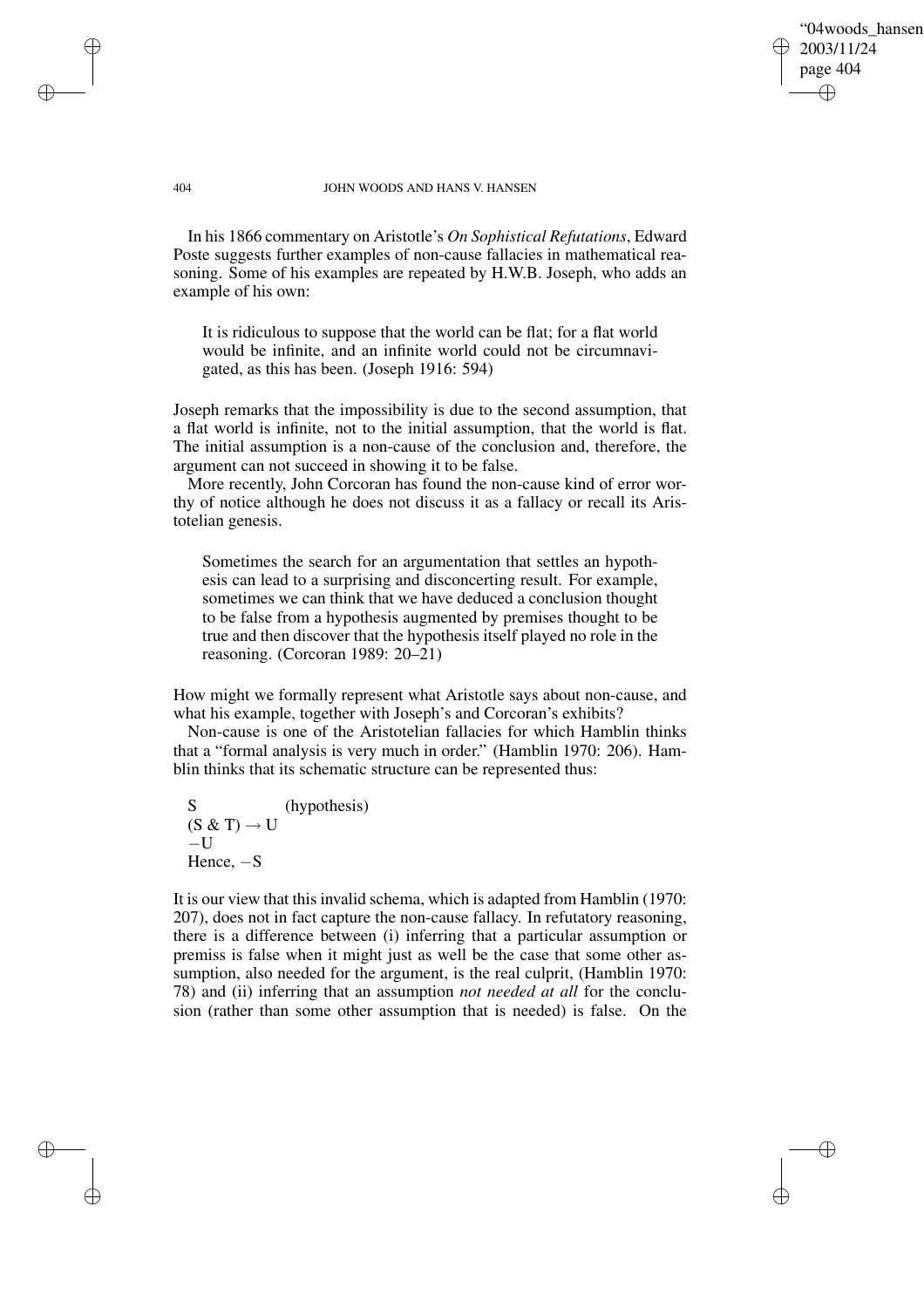✐

✐

understanding that the assumption W is logically independent of the other premisses, the following invalid schema captures Aristotle's point.

W (hypothesis)  $(S \& T) \rightarrow U$ not−U Hence, not−W

✐

✐

✐

✐

## 6. *How non-cause fits (and doesn't) into the dialectical framework*

It is important to emphasize that Aristotle does not think of refutations as *reductio* kinds of argument. Although he is indifferent about the use of arguments *ad impossibile* in the context of constructing demonstrations in science, Aristotle recommends against using them in dialectics. "When he has deduced the impossible (result)," says Aristotle, "then unless it is extremely obvious that it is false, people will say that it is not impossible, so that the questioners do not get what they want." (*Top.* 158a1–2) This is an interesting remark when it is compared to the discussion of the non-cause fallacy: A fallacious *ad impossibile* argument may deceive the unwary, but an honest one is likely to be unconvincing.

Aristotle makes it plain that what the dialectician has to prove in a refutation is not a *contradiction* or an impossible statement, but a statement *contradictory* to the thesis. This raises the question of how a non-fallacious *reductio ad impossibile* argument could be made to fit the general criteria of a refutation. If we can show how this is possible, then we can see in which respects the non-cause fallacy imitates a dialectical refutation. Figure 3 illustrates our answer to this question.

| L<br>н |  |
|--------|--|
|        |  |

|                |             |   | Questioner Answerer Aristotle's example                  |
|----------------|-------------|---|----------------------------------------------------------|
| $\mathbf{1}$ . | T or not-T? |   | [ <i>Problem</i> : soul = life<br>or not (soul = life)?] |
|                |             | T | [ <i>Thesis</i> : soul = life]                           |
|                |             |   | [ <i>Reductio assump</i> : soul = life]                  |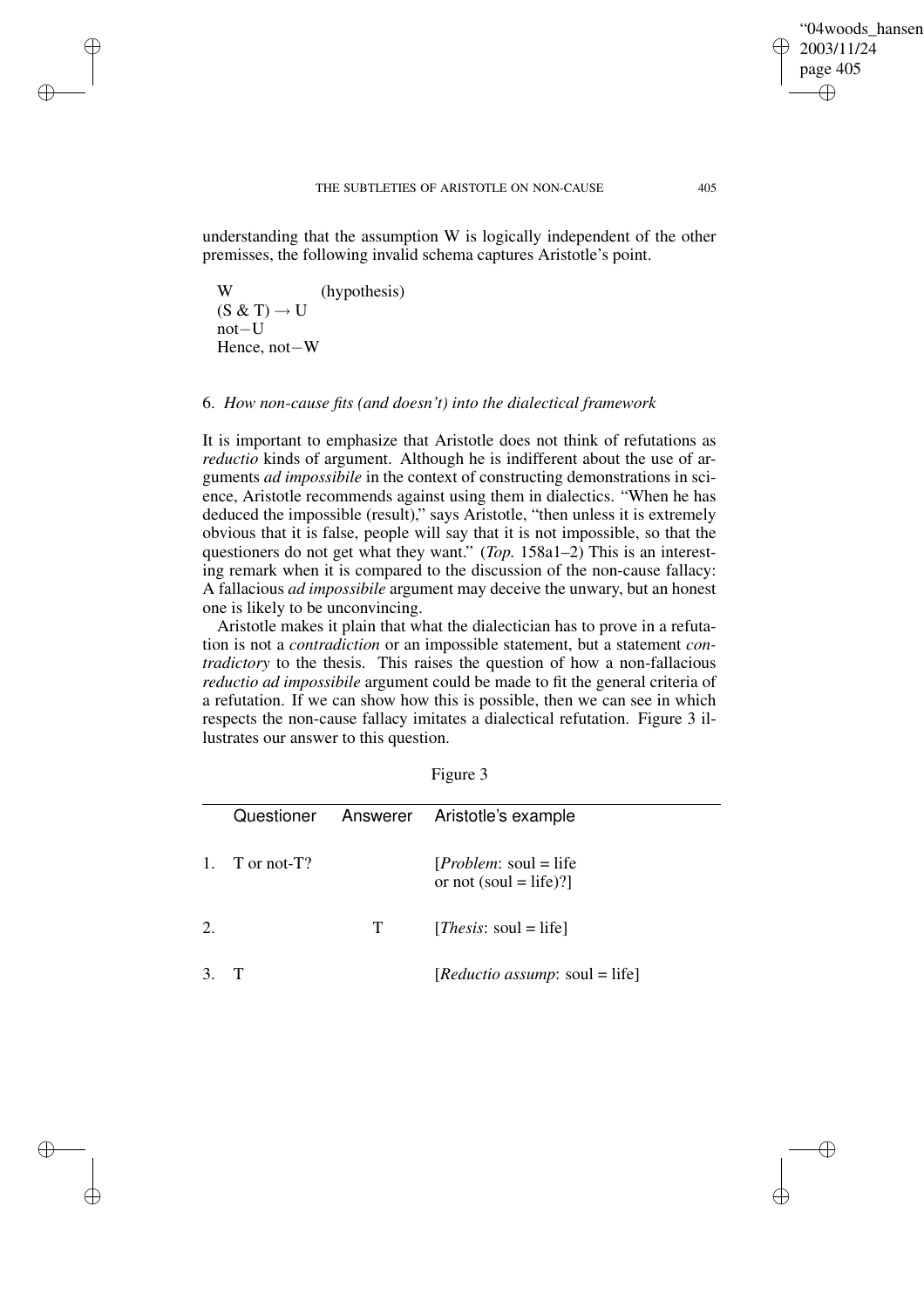## "04woods\_hansen" 2003/11/24 page 406 ✐ ✐

✐

✐

#### 406 JOHN WOODS AND HANS V. HANSEN

✐

✐

✐

✐

| -5.  | 4. $P_1$ ?<br>6. $P_n$ ? | $P_1$<br>$\cdots$<br>$P_n$ | [dialectical propositions:<br>e.g., Death is contrary to life |
|------|--------------------------|----------------------------|---------------------------------------------------------------|
| 7. Q |                          |                            | <i>limpossible conclusion:</i> to live<br>is to come-to-be]   |
| 8.   | $-$ T                    |                            | [assumption inferred false:<br>$not (soul = life)$            |

The left-hand and centre columns are a schematic outline of how a successful *ad impossibile* argument would fit the requirements of a dialectical refutation. The right-hand column indicates how Aristotle's example fits the schema. The schema differs from the one for a standard (non-indirect) dialectical refutation at lines 3, 7 and 8. At line 3 is the introduction of the *reductio* hypothesis and at line 7 the ensuing impossibility. Line 8 signals that the assumption introduced in line 3 is now inferred to be false. This last inference is not, strictly speaking, syllogistic, as Aristotle knows. Before going on to explain this point, we should note that the schema satisfies the Aristotelian requirement that the conclusion of the refutation (line 8) should be a contradictory of the thesis. If the non-cause fallacy has occurred, then the 'refutation' would still *appear* to have the schematic structure of Figure 3. We should say, again, that two kinds of failures are possible. The *reductio* argument might be a genuine *sullogismos* with a conclusion that only seems to contradict the thesis; this would be an instance of the fallacy *ignoratio elenchi*. The other possibility is that the deduction contains a mistake (even though its conclusion is a genuine contradictory of the thesis). If the mistake is that the assumption is unneeded for the deduction of the impossibility, then the deduction commits the non-cause fallacy.

The way in which *reductio* refutations differ from non-*reductio* refutations is that the ultimate conclusion of the *reductio* argument — that is, the proposition that is to contradict the thesis — is not syllogistically inferred. This should be plain from a study of Figure 3; the inference from line 7 to 8 is not a syllogism because it is not necessitated by line 7. Aristotle is aware of this in his more mature work, *Prior Analytics*.

[A]ll [the indirect proofs] which come to a conclusion through an impossibility *deduce* the falsehood, but *prove* the original thing from an assumption when something impossible results when its contradiction is supposed, proving, for example, that the diagonal is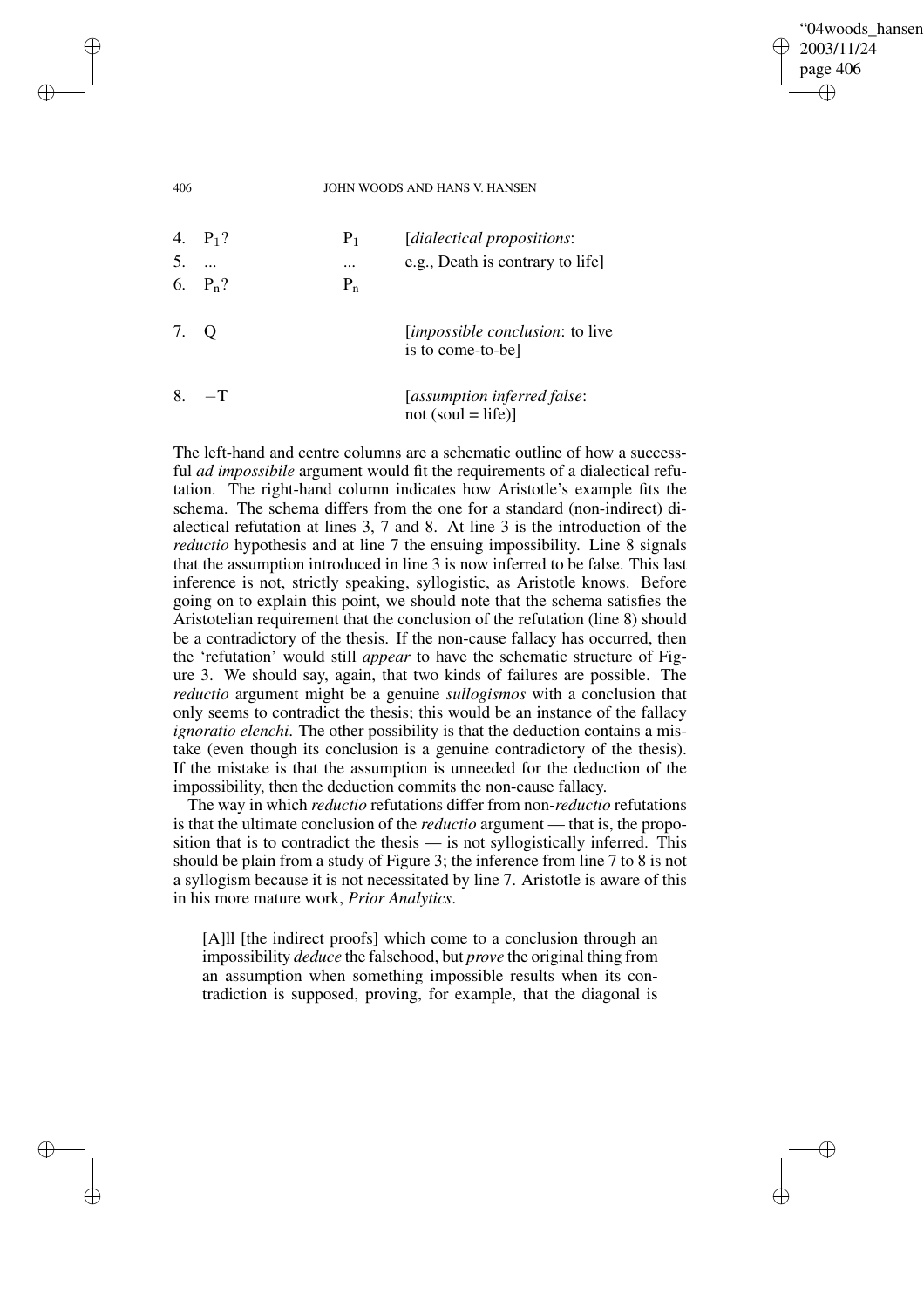✐

✐

✐

✐

incommensurable because if it is put as commensurable, then odd numbers become equal to even ones. (Aristotle 1989: 41a24–27)

Aristotle is distinguishing what is deduced from what is proved. It is the impossibility ("to live is to come-to-be," in the example we have been studying) that is deduced (or apparently deduced); in other words, the impossibility is the last line of a syllogistic deduction. However, what the dialectician is supposed to prove (but fails to do in the case of non-cause) is that soul and life are not the same, and this is not (even apparently) proved by means of a syllogism, but by reasoning about the syllogism that deduced the impossibility. In his commentary on this passage Smith writes,

Note thatAristotle referstoarguments *comingtoaconclusion*through an impossibility and says that they *prove* the intended conclusion when they *deduce* a falsehood or impossibility. According to the analysis presented here, an argument through impossibility is not, strictly speaking, a *deduction* of its intended conclusion, but only of the 'impossibility': the real conclusion is reached 'from an assumption' or 'from an agreement.'[ $7$ ] On such a view, we should not really speak of *deductions* through an impossibility, but only *arguments* or *proofs* through an impossibility (which will contain deductions *of* an impossibility). Aristotle appears to make some effort to conform his language to this, ... . However, he is not very consistent about this, and quite frequently reverts to speaking of deductions, or deducing, through an impossibility or from an impossibility. ... The reason, no doubt, is that these are part of the received technical vocabulary of his day, not his own coinage, and thus have an established usage towards which he inclines. (Smith 1989: 141–42)

Hence, the qualification to be added to the general description of dialectical refutations is that the questioner is *to prove* the contradictory of the answerer's thesis. In every case but that of an indirect proof, the proof is the deduction; in the other cases the proof *depends* on a deduction. 'Proof' here must be understood, as dialectical proof rather than demonstrative proof since the premisses from which it begins are dialectical premisses given as answers.

 $7$ The use of 'agreement' is an indication that Aristotle thought that his comments about the *ad impossibile* were relevant to dialectics as well as demonstrative reasoning.

"04woods\_hansen"

2003/11/24 page 407

✐

✐

✐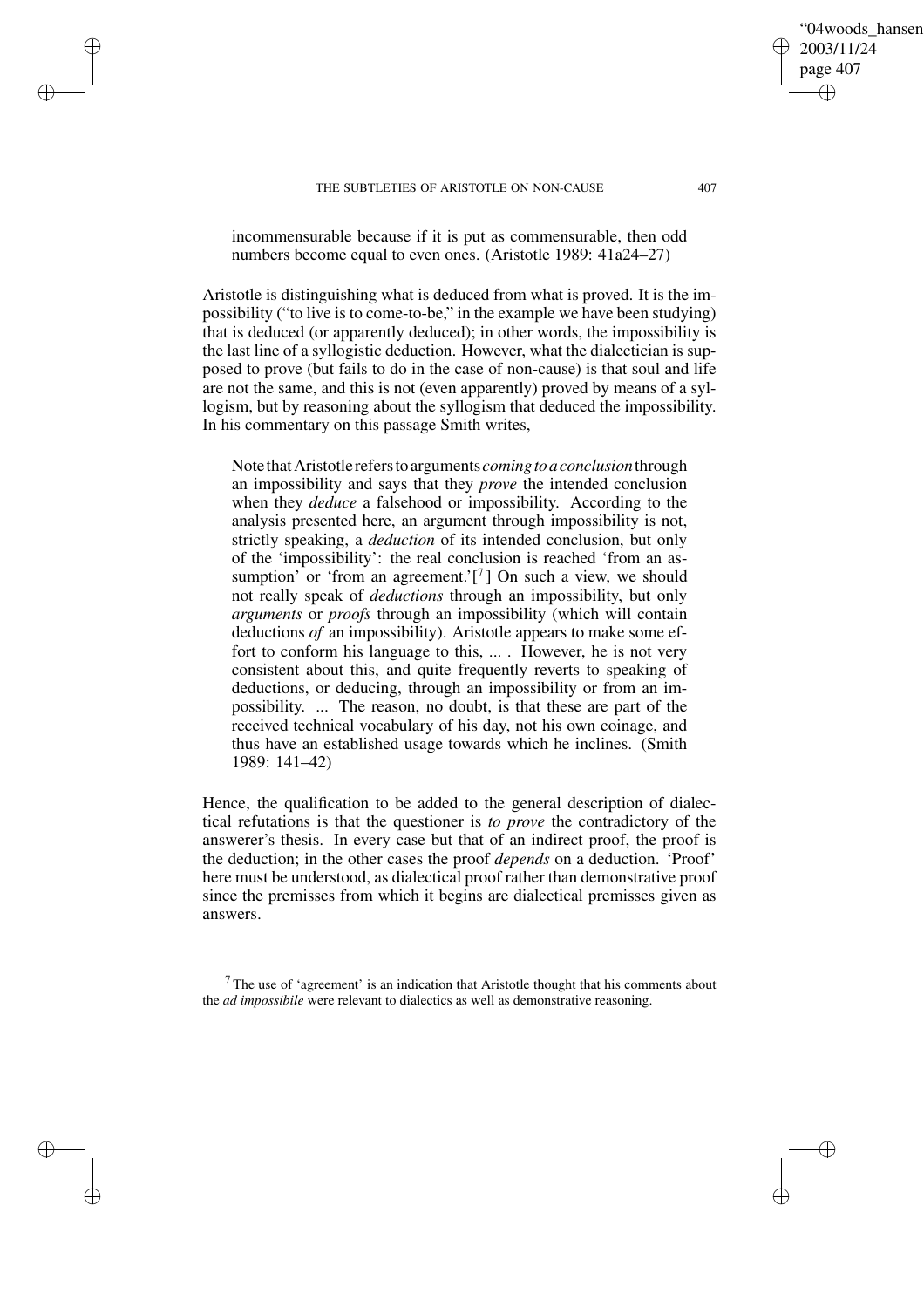"04woods\_hansen" 2003/11/24 page 408 ✐ ✐

✐

✐

#### 408 JOHN WOODS AND HANS V. HANSEN

In conclusion, then, there are two points of interest about Aristotle's theory of dialectical refutation that arises from the study of non-cause as a sophistical refutation. The one, mentioned earlier, is that the conclusion of the refutation of a thesis is not a contradiction but a contradictory, even when the proof is a *reductio* argument. The second is that not all dialectical proofs are deductions only; the ones involving *reductio* arguments are deductions plus something else.

## 7. *'Causes' as assumptions or premisses*

The word translated as "cause" in "non-cause as cause" is the Greek term *aitia*. It can mean "reason," "cause," "responsibility," "blame," "charge," "accusation" or "fault." It is now common to translate *aitia* as "explanatory factor" rather than "cause." It would be more sensitive to our prejudices against associating causes with propositions, and consistent with Aristotle's meaning, to rename the fallacy as the "non-reason as reason fallacy," or the "non-explanatory factor as explanatory factor fallacy."

Aristotle does not restrict the use of *aitia* as a logical cause or explanatory factor to refutations. In general, he thinks of premisses as *aitia* of conclusions. What makes the non-cause fallacy unique is not that it is more involved with 'causes' than other kinds of syllogisms but only that it involves a mistake about the employment of assumptions as 'causes' that is deadly consequential in refutation-arguments.

The concept *aitia* also figures centrally in a well known passage in the *Posterior Analytics*. Scientific principles which are the ultimate explanans of scientific explanations "must be true, primary, immediate, better known than and prior to the conclusion, which is further related to them as effect to *cause*" (1941: 71b21–23; emphasis added).<sup>8</sup>

We may wonder which of the Aristotelian senses of "cause" — efficient, formal, final, or material — is the one that bears on the premiss-conclusion relation. In the *Physics*, Aristotle addresses this question directly.

All the causes now mentioned fall into four familiar divisions. The letters are the causes of syllables, the material of artificial products, fire, &c., of bodies, the parts of the whole, and the premisses of the conclusion, in the sense of "that from which". (*Phys.* 195a15–19)<sup>9</sup>

✐

✐

✐

<sup>8</sup> Mure's (1941) translation. Tredennick (Aristotle 1960) translates the last phrase as "causative of the conclusion"; Barnes' newer translation (Aristotle 1984) has "explanatory of the conclusion"; McKirahan (1992) prefers "grounds" or "explanatory grounds".

<sup>9</sup> See also *Metaphysics* 1013b17–21 for an almost identical passage.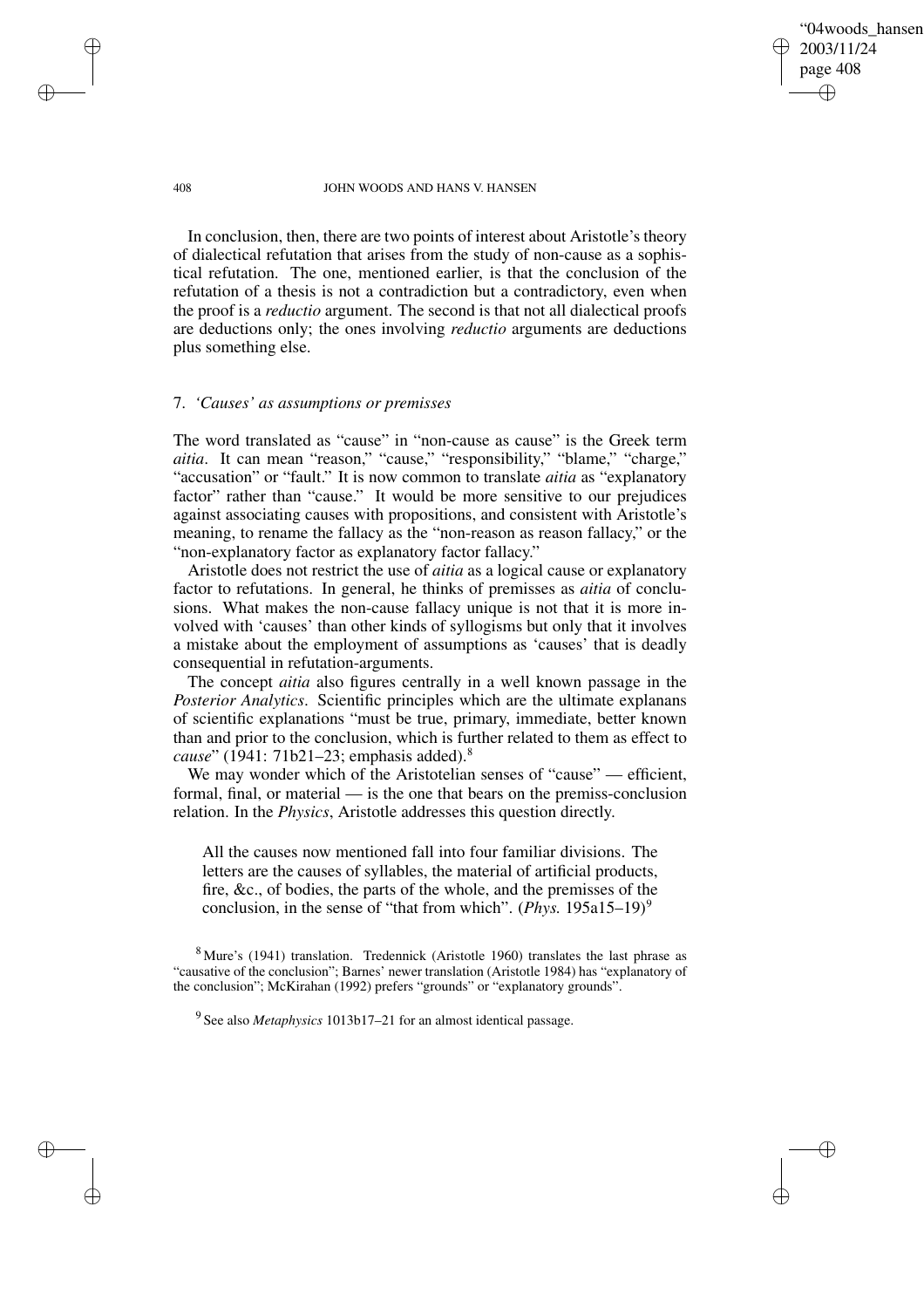✐

✐

✐

✐

It is *aitia* that is here translated as 'cause,' and premisses, quite generally, are said to be the causes of conclusions. The phrase, "that from which," indicates that Aristotle takes premisses to be the material causes of conclusions. In other words, premisses are to conclusions as bronze is to statues, as notes are to melodies, as flour, yeast and milk are to bread.

Not everyone is ready to acquiesce in this interpretation of Aristotle. McKirahan, for example, does not think that material cause can "describe the relation between principles and conclusions, since principles are not found in conclusions as bronze is found in a statue and silver is found in a bowl." (McKirahan 1992: 207) Moreover, McKirahan finds the concept of *aitia* out of place in connection with demonstrations. He writes:

[E]ven if Aristotle does mean that the principles of a proof are the material cause of the conclusion, it is uncertain what the claim amounts to. It extends the notion of material cause to cover more ground than it did originally ... [f]or the premises of proofs have nothing to do with the philosophical projects in which the notion of matter is used. They do not persist in the conclusions, are not the underlying substratum of change, or principles of individuation ... . (McKirahan 1992: 227–28)

Although McKirahan's objections are made with respect to demonstrations they also apply to the broader concept of deductions. However, McKirahan's argument seems to us not to provide strong reasons to abandon the assimilation of *aitia* to material cause in *syllogismoi*. There are, after all, Aristotle's own words to consider and since our purpose is exegesis of an Aristotelian text, we are forced to explicate the problem by means of the concepts Aristotle dealt with. Furthermore, McKirahan's argument supports the claim that Aristotle was inconsistent in his use of "material cause" when he extended it to include the premises of *syllogismoi*, not the claim that it was not Aristotle's view.

The upshot of this discussion is that we must explore — from the point of view of an informal logical theory — what the consequences are of viewing premisses as material causes of conclusions. We believe that there is an intimate connection between three components of Aristotle's informal logic: (a) the definition of "syllogism," (b) the thesis that premisses are the material causes of their conclusions, and (c) the analysis of the non-cause fallacy.

Let us consider again the definition of a *sullogismos*.

[A] deduction (*sulligismos*) rests on certain statements such that they involve (i) necessarily (ii) the assertion of something other than

"04woods\_hansen"

2003/11/24 page 409

✐

✐

✐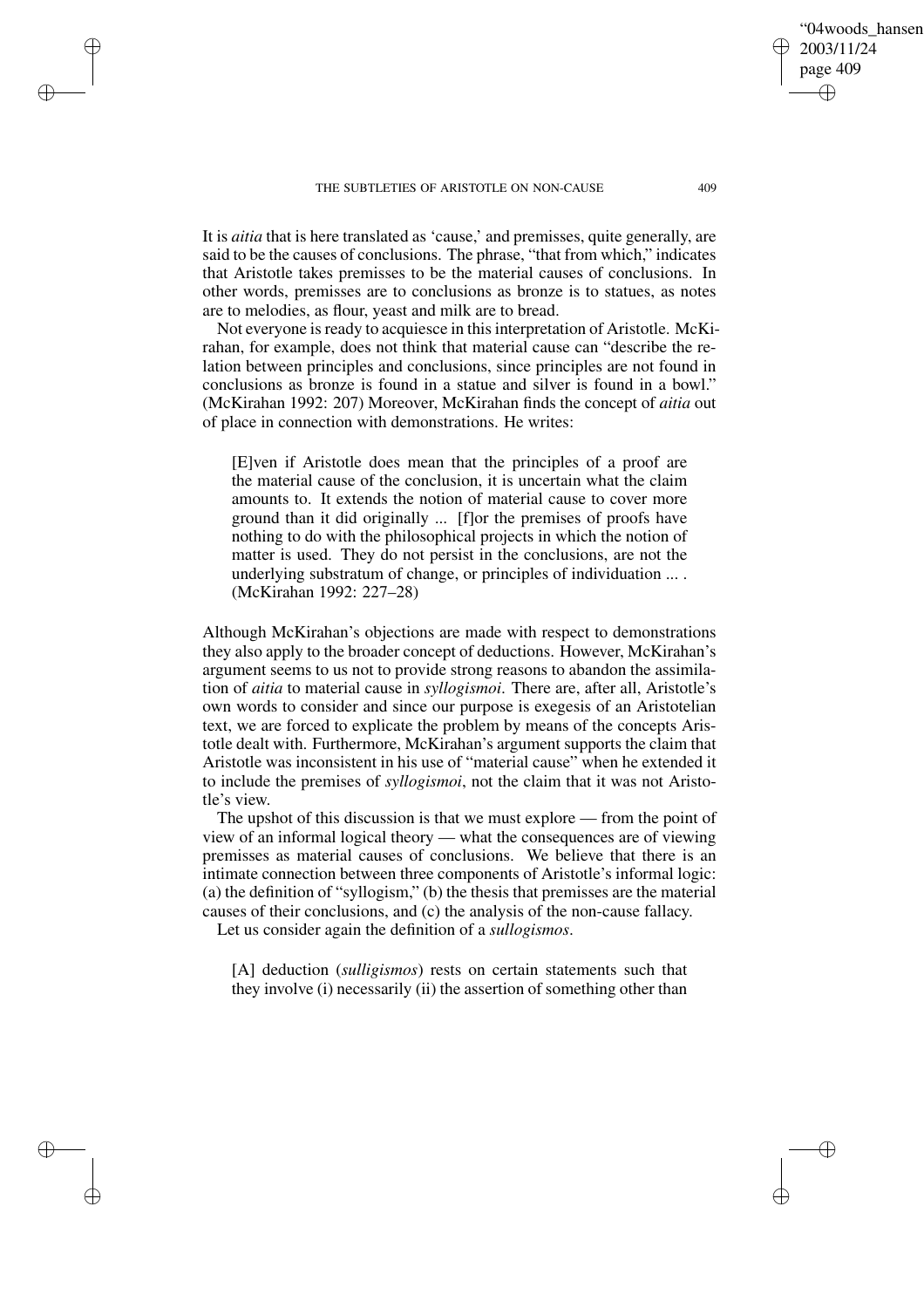"04woods\_hansen" 2003/11/24 page 410 ✐ ✐

✐

✐

#### 410 JOHN WOODS AND HANS V. HANSEN

what has been stated, (iii) through what has been stated ... . (1984: *Soph. Ref.* 165a1–2)

The first condition is that the premisses jointly necessitate the conclusion. Hence, the premisses are sufficient for the conclusion. The second condition is a prohibition against stating the conclusion as one of the premisses; hence, it forbids at least the most obvious kind of begging the question or circularity. The third and last condition, that the conclusion comes about through what has been stated indicates that the conclusion *depends* on the premisses.

Returning to the claim that premisses are the material causes of their conclusions, we ask what implication this could have for Aristotle's theory of deduction? It suggests to us that *the premisses of a syllogism are necessary for that syllogism as this bronze is necessary for this statue*, or as *these words are necessary for this poem*. That they are necessary and indispensable in constituting the thing in which they exist implies that there is no extraneous 'matter' in the thing in which they exit. In other words, if P is the set of premisses for a syllogism with conclusion, C, then there is no syllogism with a proper subset of P as premisses and conclusion C. Do the texts support this view?

In the *Topics* Aristotle says, "[E]very deductive premiss either is among those the deduction is from or is for the sake of one of these" (1997: 160a35– 36), indicating that there cannot be any extraneous premisses. A few paragraphs later Aristotle summarizes five ways in which an argument in a dialectical setting can be criticized. The fourth way is if a syllogism "comes about with certain premisses taken away (for sometimes more premisses are taken than those necessary, so it is not in virtue of their being so that the deduction comes about). (1997: 161b28–31) The claim is that if there are more premisses than are necessary for the conclusion, they are not part of the syllogism. Aristotle takes up the same theme again in the *Prior Analytics* when discussing scientific deductions.

We must inquire then whether anything unnecessary has been assumed, or anything necessary has been omitted, and we must posit the one and take away the other, until we have reached the two propositions; for unless we have these, we cannot reduce arguments put forward in the way described. (47a17–22)

Here, then, is the requirement not only that missing premisses should be supplied but also that superfluous premisses be omitted. Aristotle notes that if all the premisses needed are not present then it will not be possible to "lead back" to the more basic premisses that give the ultimate explanation of the conclusion, in this case scientific first principles. We may add that

✐

✐

✐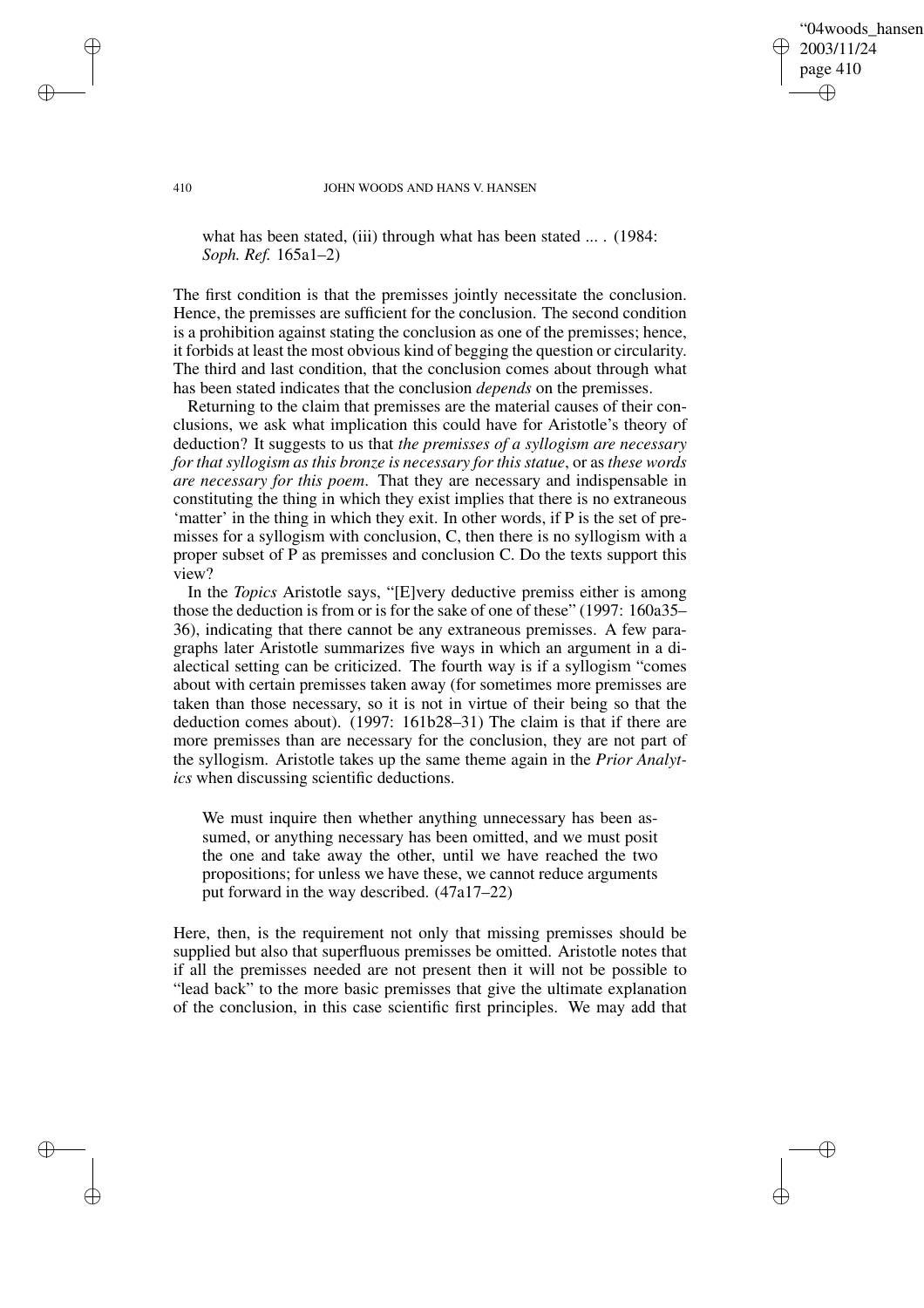✐

✐

superfluous explanans are also to be avoided since they would make the road back to the principles ambiguous and fraught with difficulties.

If we are correct about the present point, then it follows that non-cause is a special case of a fallacy of relevance, in the sense of relevance captured by the requirement that syllogisms not have superfluous premisses. Suppose, then, that

 $P_1$  $P<sub>2</sub>$ Q

✐

✐

✐

✐

is a syllogism. This, the condition in question, guarantees that

 $P_1$  $P<sub>2</sub>$  $P_3$  $\overline{Q}$ 

is not a syllogism, owing to the redundancy of  $P_3$ . The non-redundancy condition requires that in a syllogism all premisses must be used, that each is a necessary condition of the argument's qualifying as a syllogism. This clearly resembles one of the conceptions of relevance driving the thinking of present-day relevance logicians. On such an account, a proof from hypothesis is a relevant proof if and only if each of the hypotheses is exploited in at least one line of the proof (Anderson and Belnap 1975).

We reason as follows: since premisses are material causes of their conclusions, there are no redundant premisses in a syllogism. Obviously, this has bearing for the non-cause fallacy. Deductions can be either direct or indirect. If they are indirect they are subject to the same restraints as are direct deductions. To have an extraneous assumption in an indirect deduction can lead to a fallacy; it is also inconsistent with the claim that premisses are material causes of their conclusions insofar as there can be no extraneous or redundant material causes. On this view, the prohibition against idle assumptions in *reductio* arguments — non-causes — is owed ultimately to the third conditions on syllogisms, that the conclusion comes about *through* what has been stated, i.e., that it depends on what has been stated *and nothing else*.

We must guard against a possible misinterpretation. It is not Aristotle's view that premisses are necessary and sufficient conditions of conclusions where "conclusion" is understood as merely a statement independent of the premisses. This would yield obviously inconsistent results. For example,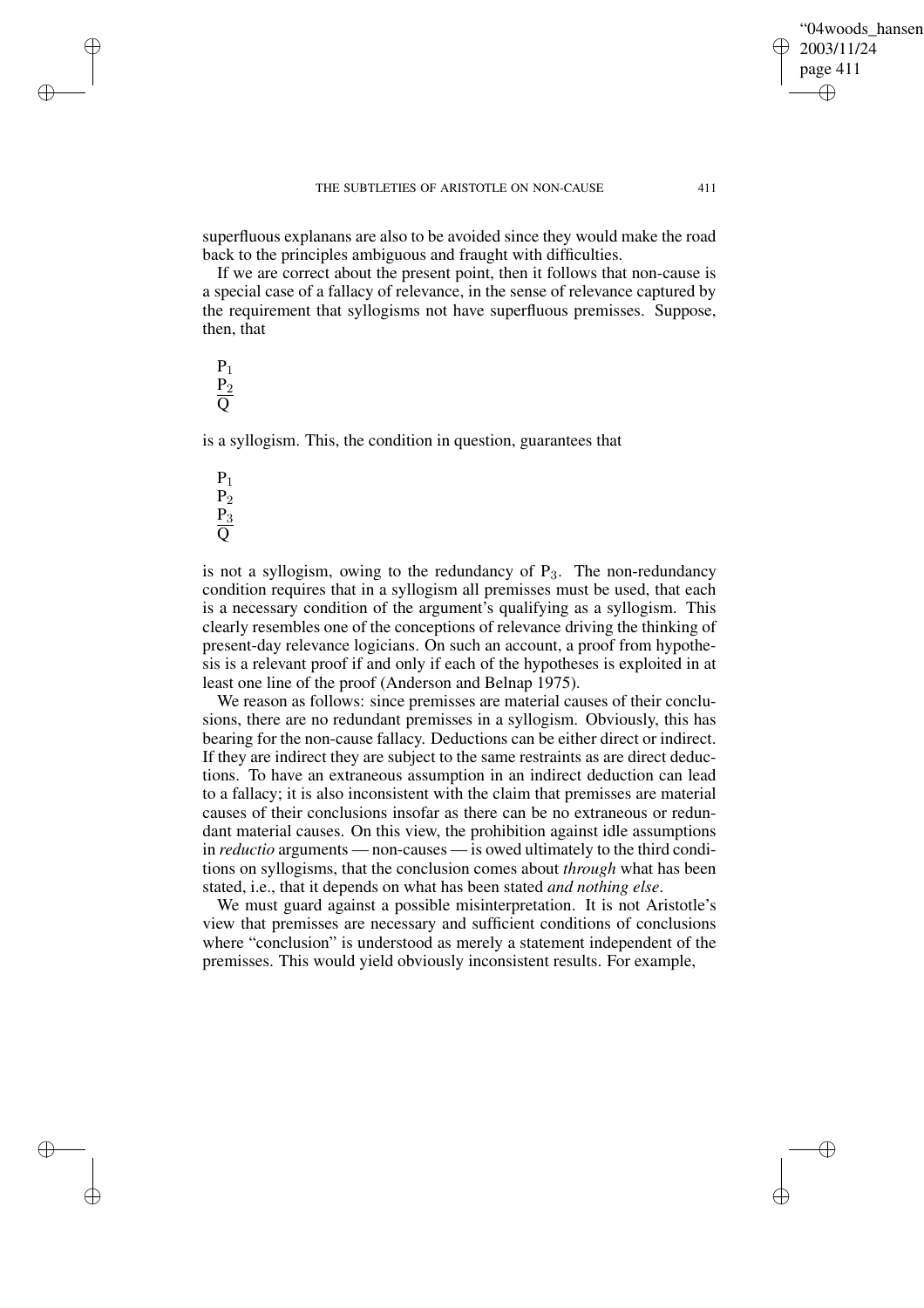"04woods\_hansen" 2003/11/24 page 412 ✐ ✐

✐

✐

### 412 JOHN WOODS AND HANS V. HANSEN

- (A) All Greek citizens are men All men are human All Greek citizens are human
- (B) All Greek citizens may vote All who may vote are human All Greek citizens are human

The premisses in A and B are not necessary conditions of the statement, "all Greek citizens are human," for then the statement would have two distinct sets of necessary and sufficient conditions, an unlovely result. Correctly stated, the view is that because premisses are the material causes of *the syllogisms in which they occur*, they are persistent elements of such structures and they individuate the syllogisms whose premisses they are. Thus, in Aristotle's view the connection of premisses to conclusions is much more intimate than that afforded by the semantic concept of deductive validity. For Aristotle, a proposition is a premiss in a *sullogismos* if, and only if, it stands to the conclusion of the *sullogismos* in such a way that it contributes to the presence of the conclusion; that is, a proposition is a premiss of a *sullogismos*, *S*, if, and only if, it is a necessary condition for the conclusion of *S in S*. In particular, in syllogism A above, the premisses are necessary and sufficient for the conclusion *qua* conclusion in that syllogism. *Mutatis mutandis* for syllogism B.

The requirement that premisses must be individually necessary for a conclusion in a given syllogism ties the non-cause fallacy to a central logical doctrine. The Aristotelian fallacies — at least the ones presented in *On Sophistical Refutations* — are not some grab-bag of theoretically unconnected dialectical *faux pas*; they are individually definable violations of the compound concept of a *dialectical refutation*.

## 8. *The other 'non-cause' fallacy*

It is generally agreed that the ancestral lineage of what is today known as the fallacy *post hoc, ergo propter hoc* is not the discussion of non-cause in the *Sophistical Refutations* which we have been studying but, rather, this passage in Aristotle's *Rhetoric*.

Another line consists in representing as causes things which are not causes, on the ground that they happened along with or before the

✐

✐

✐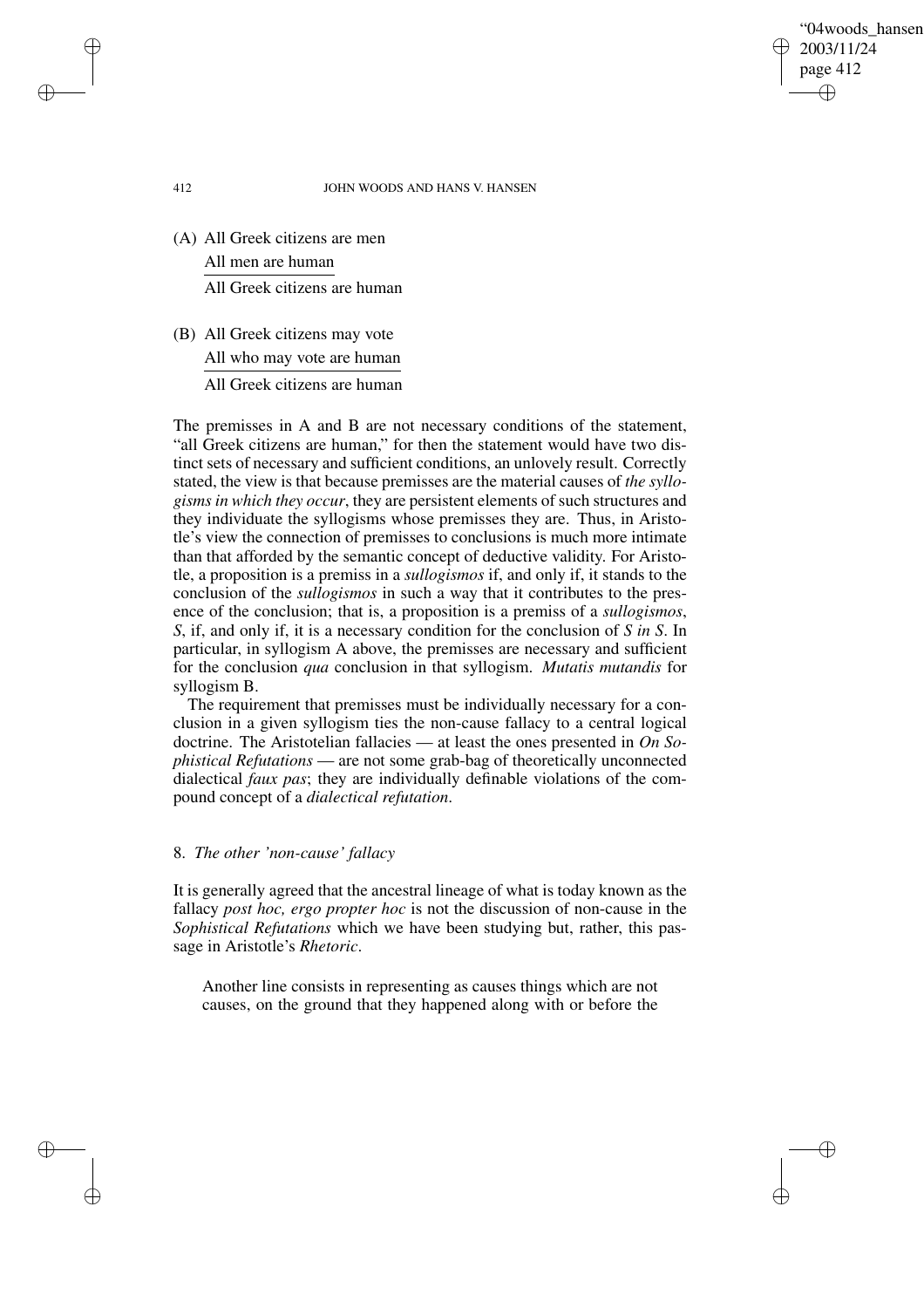✐

✐

2003/11/24 page 413

✐

"04woods\_hansen"

event in question. They assume that, because B happens *after* A, it happens *because* of A. (*Rhet.* 24 1401b30–31)

According to Hamblin (1970: 80) 'cause' is here "given a scientific, nonlogical sense;" that is, 'cause' is used the way that we use it in "cause of an event." It is not surprising, therefore, that the term translated as 'cause' in this passage is *aition*.

Joseph explains, as well as anyone, the difference between the *logical* noncause fallacy (which he calls 'false cause' or *non causa pro causa*) and the *event* non-cause fallacy (which Joseph recognizes as *post hoc*).<sup>10</sup>

... the locus *Post hoc, ergo propter hoc* is not quite the same as that of *Non causa pro causa*: in other words, the type is a little different. In *False cause* we are dealing with the logical sequence of premisses and conclusion; the fallacy lies in connecting the conclusion with a particular premiss which might, so far as getting the conclusion is concerned, have been equally well included or omitted; and because the conclusion is false we erroneously infer this premiss to be false also. In *Post hoc, ergo propter hoc* we are dealing with the temporal relation of cause and effect; the fallacy lies in connecting the effect with a particular event which might equally well have happened or not happened, so far as the effect in question is concerned; and we erroneously suppose that the effect which did occur, occurred because of that event. (Joseph 1916: 596)

Seen this way, at a certain level of abstraction, there is an isomorphism between the logical non-cause fallacy and the causal non-cause fallacy. If we invent the term 'kause' and stipulate that it has two distinct senses, "logical cause" and "event cause", then, read consistently, in one sense of 'kause' we have the non-cause fallacy of *On Sophistical Refutations*, in the other sense of 'kause' we have the non-cause fallacy of the *Rhetoric*.

Table 4

(1) the kause exists

✐

✐

✐

✐

(the 'premiss' has been laid down; the antecedent event does occur)

<sup>10</sup> Joseph (1916: 596) observes: "if anyone likes to use the name *False cause* as equivalent to *Post hoc, ergo propter hoc*, there is not much harm done; for the fallacy which in the *Sophistici Elenchi* Aristotle describes under the name is not one that we have much occasion to speak of".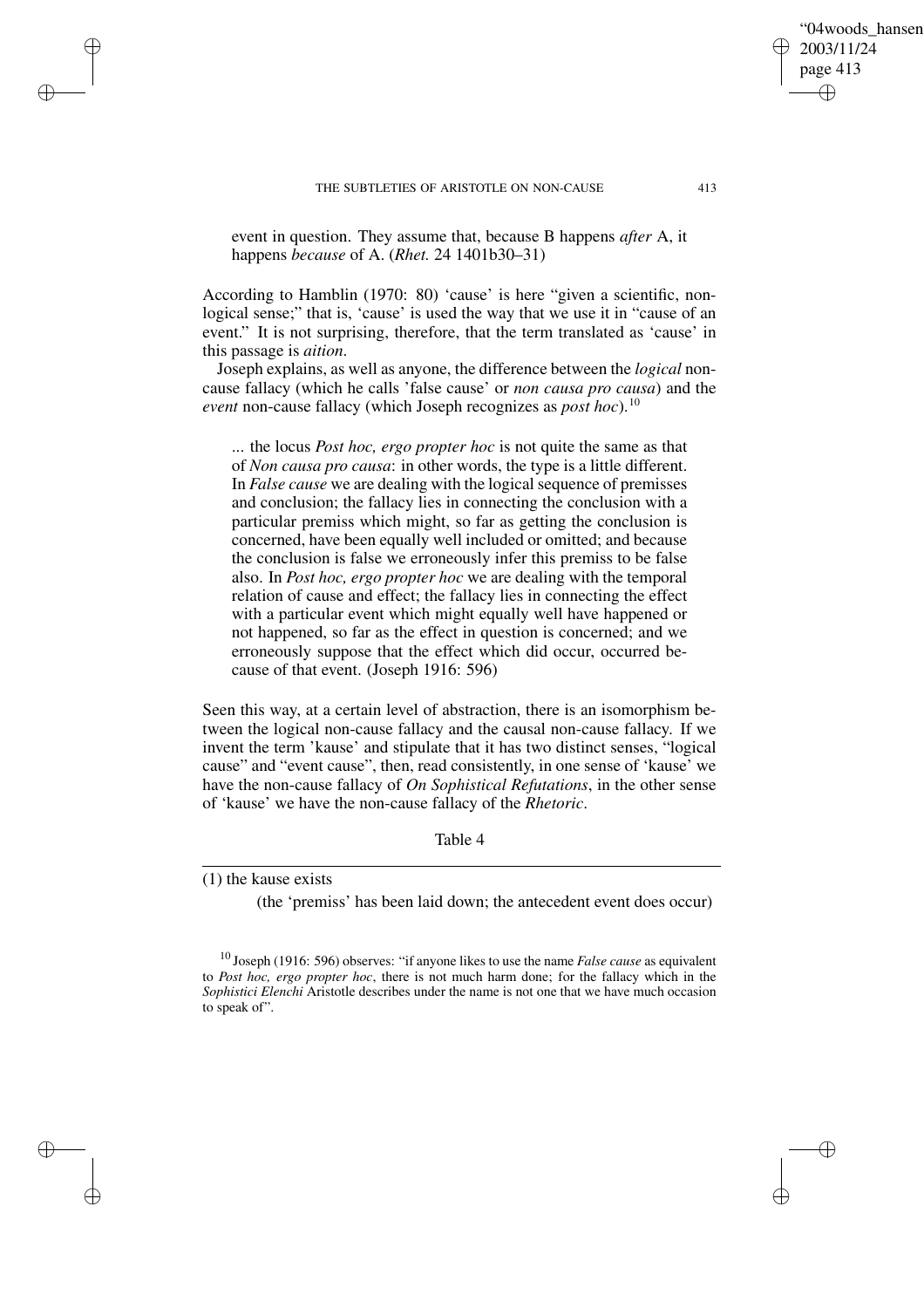## "04woods\_hansen" 2003/11/24 page 414 ✐ ✐

✐

✐

#### 414 JOHN WOODS AND HANS V. HANSEN

(2) the kause is prior to the thing it is a kause of

(the 'premiss' is epistemically or logically prior; the event is temporally prior or, at least, not later)

(3) the thing it is said to be a kause of did come about but not because of this kause

> (in fact the 'premiss' played no role in bringing about the conclusion; in fact the first event had no part in bringing about the 'effect')

(4) it *appears* that the thing in question is kaused by the kause

# 9. *Conclusion*

We have attempted to give non-cause its due. First, by describing the setting and the logical components needed for dialectical refutations. Then by showing the particular way in which non-cause fails to be a real refutation. Our discussion gave rise to the broader question of how Aristotle envisioned the relationship, in general, between premisses and conclusions, and what the implications of his use of *aitia* has for his logical theory. While not denying the obvious differences between the logical non-cause of the *Organon* and the causal one of the *Rhetoric*, we note a strong similarity on the abstract level between the two fallacies. It is also evident that no one in the history of logic surpasses Aristotle in the care elevated to the conditions under which statements are correctly describable as *premisses*. This in effect is the central moral of the Aristotelian analysis of non-cause, and in our respectful submission is indeed a matter worth knowing.<sup>11</sup>

> John Woods: Director, The Abductive Systems Group Philosophy Department University of British Columbia 1866 Main Mall E370, Buchanan Building Vancouver, BC Canada V6T 1Z1

 $11$  We thank Rolf George and Joseph Novak for their helpful criticisms of an earlier version of this paper presented to the Department of Philosophy in the University of Waterloo, October 1997.

✐

✐

✐